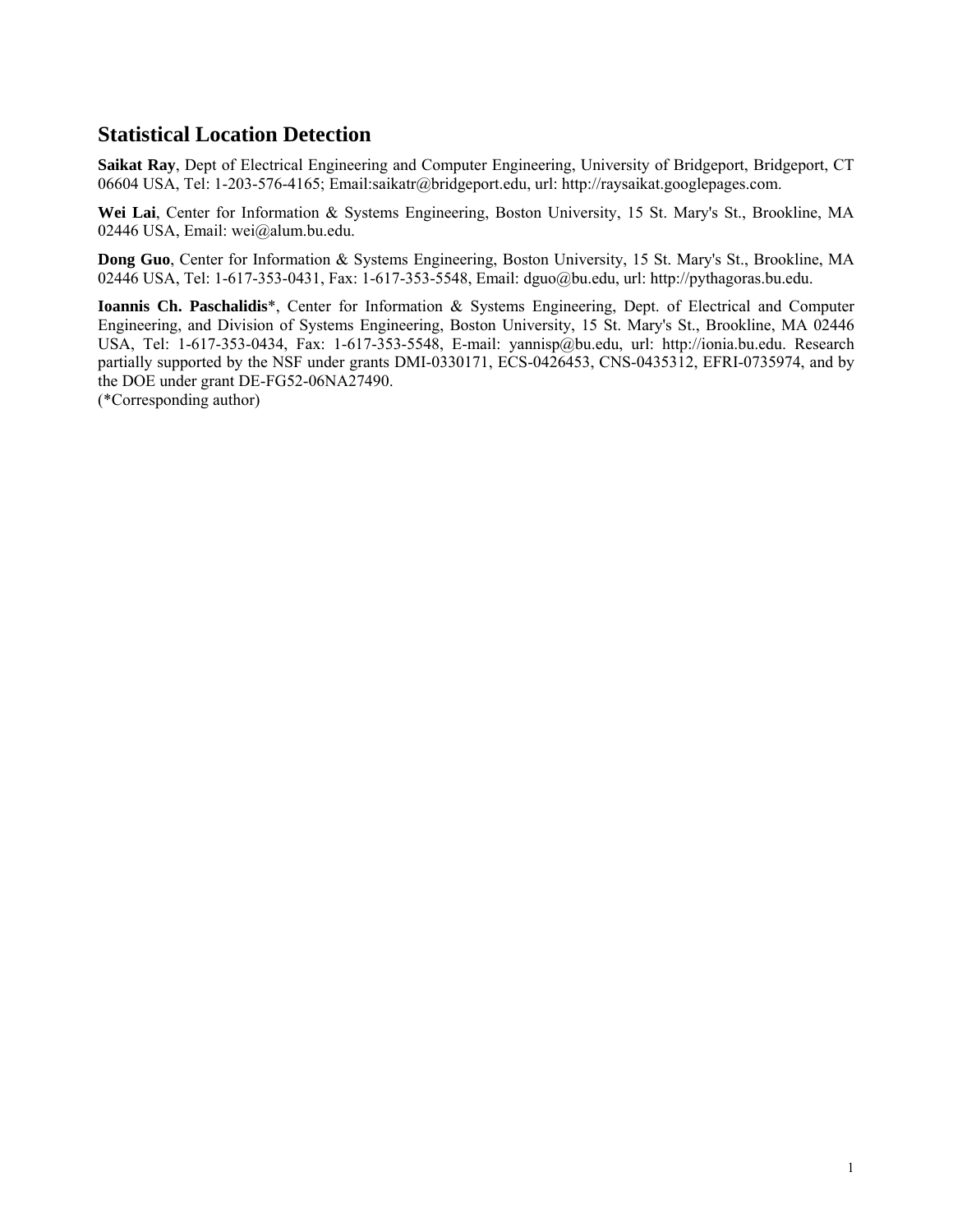# **Statistical Location Detection**

## **Saikat Ray**°**, Wei Lai**\***, Dong Guo**\*, **and Ioannis Ch. Paschalidis**\*

° Dept of Electrical Engineering and Computer Engineering, University of Bridgeport, Bridgeport, CT 06604 USA

\* Center for Information & Systems Engineering, Dept. of Electrical and Computer Engineering, and Division of Systems Engineering, Boston University, 15 St. Mary's St., Brookline, MA 02446 USA

## **ABSTRACT**

*We present a unified stochastic localization approach that allows a wireless sensor network to determine the physical locations of its nodes with moderate resolution, especially indoors. The area covered by the wireless sensor network is partitioned into regions; the localization algorithm identifies the region where a given sensor resides. The localization is performed using an infrastructure of stationary clusterheads that receive beacon packets periodically transmitted by the given sensor. The localization algorithm exploits the statistical characteristics of the beacon signal and treats the localization problem as a multi-hypothesis testing problem. We provide an asymptotic performance guarantee for the system and use this metric to determine the optimal placement of the infrastructure nodes. The placement problem is NP-hard and we leverage special-purpose algorithms from the theory of discrete facility location to solve large problem instances efficiently. We also show that localization decisions can be taken in a distributed manner by appropriate collaboration of the clusterheads. The approach is validated in a Boston University testbed.* 

**Keywords:** Localization, Statistical Algorithms, Performance Evaluation, Optimization Methods, Distributed Processing

### **INTRODUCTION**

Localization – determining the approximate physical position of a user/device on a site – can be seen as an important enabling service in *Wireless Sensor Networks (WSNs)*. The Global Positioning System (GPS) (Hofmann-Wellenhof et al. 1997) provides an effective localization technology outdoors and its popularity and the host of location-based services it has spawned is a testament to the importance of location information. The GPS technology though is unreliable in downtown urban areas and not functional indoors. Moreover, GPS receivers are expensive and power-hungry making them inappropriate for many WSN applications that emphasize very low-cost low-power sensor nodes.

A reliable indoor localization service would be extremely useful and would give rise to a plethora of innovative applications including: asset and personnel tracking in hospitals, warehouses, and other large complexes; locating faulty sensors in building automation applications; intelligent audio players in self-guided museum tours; intelligent maps for large malls and offices, smart homes (Hodes et al. 1997, Priyantha et al. 2000); as well as surveillance, military and homeland security related applications. Moreover, a location detection service is an invaluable tool for counter-action and rescue (Meissner et al. 2002) in disaster situations.

For these reasons, localization has received widespread attention in the literature and many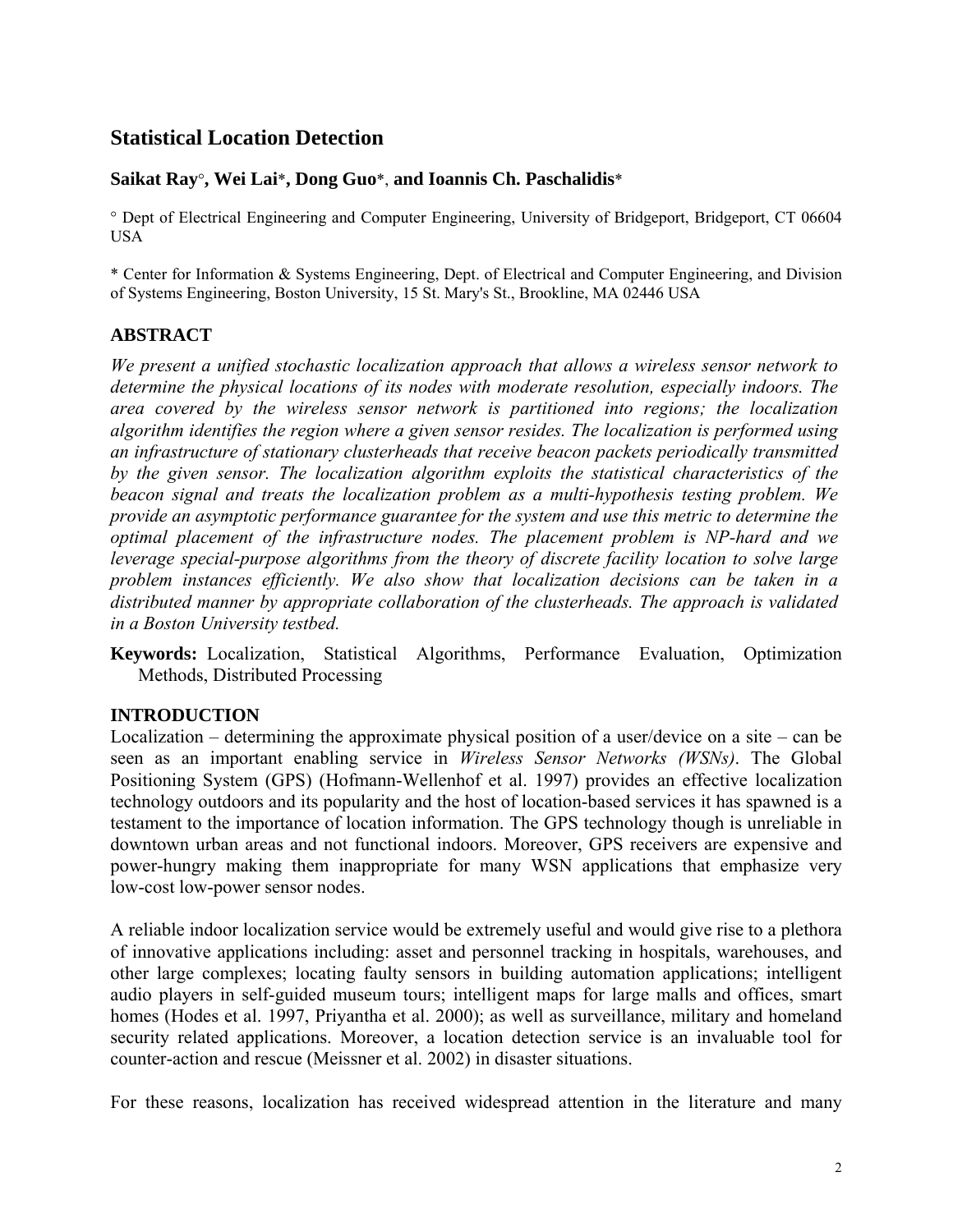approaches have been developed. A large class of localization systems uses special hardware (e.g., infrared sensors, ultrasound) which necessitates the deployment of a special-purpose WSN just for this purpose. Several related works are described in the following section. We are instead interested in a localization approach that can use WSN features found in virtually all existing platforms. Specifically, all WSN nodes carry a radio to communicate with each other. That radio is often rather rudimentary and the only information on the received RF signals one can obtain is signal strength. Received signal strength depends on the location of the transmitting sensor and the objective is to exploit this information to reveal the transmitter's location. At the same time, we are interested in an approach that is general enough to exploit additional RF or other information that could be obtained with more sophisticated hardware, for instance signal angle-of-arrival and signal time-of-flight. As we will see, we are able to deal with any vector of available *observations* about the transmitting sensor.

The approach we develop in this work starts with a "discretization" of the localization problem by splitting the coverage area into a set of regions. The problem is to determine the region where a sensor node we seek resides. Quantities like signal strength are highly variable indoors due to the dynamic character of the environment leading to multipath and fading in the propagation of RF signals. For example, the propagation environment inside a building is highly complex and dynamic as there are multiple reflections, doors that may be open or shut, and people (acting as RF energy absorbers and reflectors) that are constantly moving.

To accommodate this level of variability it is critical that we use a *stochastic characterization* of signal strength or other RF characteristics the localization system may rely upon. To that end, we will associate a probabilistic description of observations to every region-clusterhead pair. In some cases, e.g., for small regions, a single probability density function (pdf) of observations may suffice to characterize observations about a sensor in a certain region received at a specific clusterhead. In other cases, especially when the region is large, a *family* of pdfs may be necessary to accurately represent observations anywhere in the region. A pdf family is intended to provide robustness with respect to the position of the sensor within a region and can be constructed from measurements taken from locations within the region. This flexible stochastic characterization of observations, ranging from a single pdf to a sufficiently rich family of pdfs combines earlier localization approaches we have developed (Ray et al. 2006, Paschalidis and Guo 2007). Once we have these probabilistic descriptors we can think of the localization problem as a hypothesis testing problem where we have to match observations to a single pdf or a pdf family. In the latter case, the problem is known as a composite hypothesis testing problem. To make decisions we will rely on likelihood ratio tests which we show to be optimal in a certain asymptotic sense. Our optimal approach increases the accuracy more than 3 times over an alternative approach; cf. Section "TESTBED AND EXPERIMENTAL RESULTS". Further, note that we are interested in locating the current position of a node; we do not assume any mobility model and as such do not attempt to predict/estimate any mobility pattern.

An advantage of the approach we advance is that we are able to characterize the performance of the localization system, quantified by the probability of error. In particular, we obtain the dominant exponent of this probability as the number of observations grows large. Having a meaningful performance metric enables us to pose the following design question: How should clusterheads be placed to minimize the probability of error? We study this optimal deployment/WSN design problem which turns out to be NP-complete. However, we leverage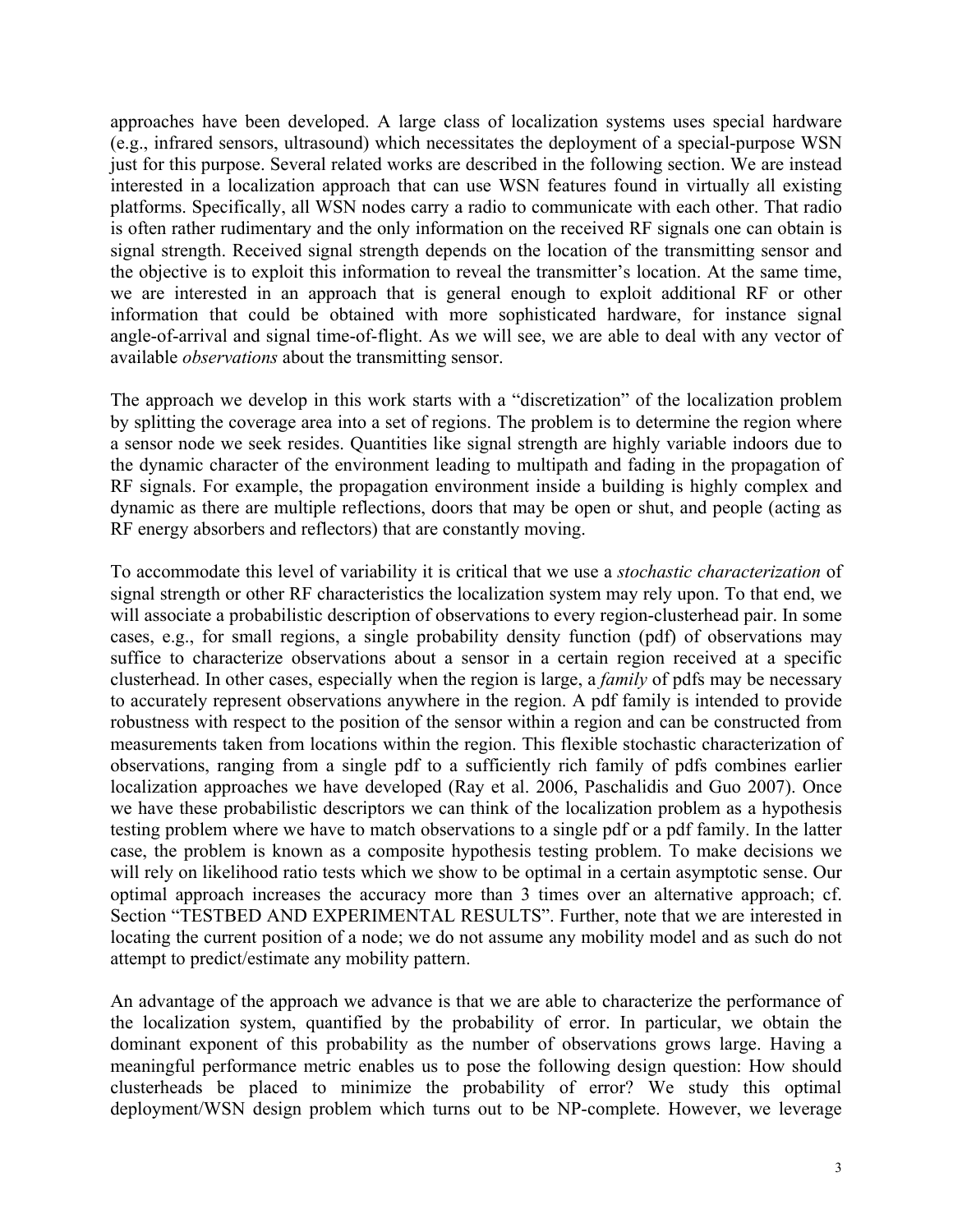results from the theory of discrete facility location and present an efficient algorithm that can solve reasonably large instances.

An important consideration in WSNs is whether the localization algorithm can run in a distributed manner by appropriate in-network processing. We demonstrate that one can organize the necessary computations so that clusterheads make observations and take local decisions which get processed as they propagate through the network of clusterheads. The final decision reaches the gateway and, as we show, there is no performance cost compared to a centralized approach. We have implemented our approach in a testbed installed at a Boston University (BU) building, and our experimental results establish that we can achieve accuracy that is, roughly, on the same order of magnitude as the radius of our regions. This is, in fact, the best possible accuracy one can expect from a discretized system that turns localization into the problem of identifying the sensor's region. We report experimental results from our testbed showing great promise in using an approach of this type in a practical setting.

The rest of this chapter is organized as follows. We first discuss related work. In PROBLEM FORMULATION, we introduce our system model. In MATHEMATICAL FOUNDATION we introduce the mathematical underpinnings of hypothesis testing. In the same section we review the standard hypothesis testing problem, study the composite binary hypothesis testing problem, establish an optimality condition for the test we propose, and obtain bounds on the error exponents which allow us to optimize performance. In OPTIMUM CLUSTERHEAD PLACEMENT we consider the WSN design problem and present a fast algorithm for solving it in an efficient manner. In LOCALIZATION DECISIONS we develop the distributed decision approach and compare it to a centralized one. Results from an implementation of our approach in the testbed are reported in TESTBED AND EXPERIMENTAL RESULTS. Final remarks are in CONCLUSIONS.

## **RELATED WORK**

Several non-GPS location detection systems have been proposed in the literature. One class of localization systems is "deterministic" and as in (Bahl et al. 2000) compares the mean signal strength from a sensor to a pre-computed signal-strength map of the coverage area. This approach though, may be unreliable indoors due to the significant variability of the RF signal landscape (due to multipath, fading, etc.). A similar system is SpotOn (Hightower et al. 2000). The *Nibble*  system improves up on *RADAR* by taking the probabilistic nature of the problem into account (Castro et al. 2001). A similar approach is also found in (Yong Wu et al. 2007). Another class of systems uses trilateration or stochastic trilateration techniques as in (Patwari et al. 2003) where signal strength measurements are used to estimate the distance and location. These techniques assume a model describing how signal strength reduces with distance (path loss formula) and the modeling error can lead to inaccuracies. In the experimental results we report in this chapter, our approach is shown to significantly reduce the mean error distance compared to stochastic trilateration techniques. In (Patwari et al. 2008), a more accurate path loss model including correlated shadow loss and non-shadow loss was introduced. In (Battiti et al. 2003), the location detection problem is cast in a statistical learning framework to enhance the models. In (Lasse Klingbeil et al. 2008), a sequential Monte Carlo simulation technique was introduced to estimate the location and motion of a mobile sensor. The Monte Carlo techniques require some information about the mobility model or probability of a node's location at a given time; we assume neither. Performance trade-off and deployment issues are explored in (Prasithsangaree et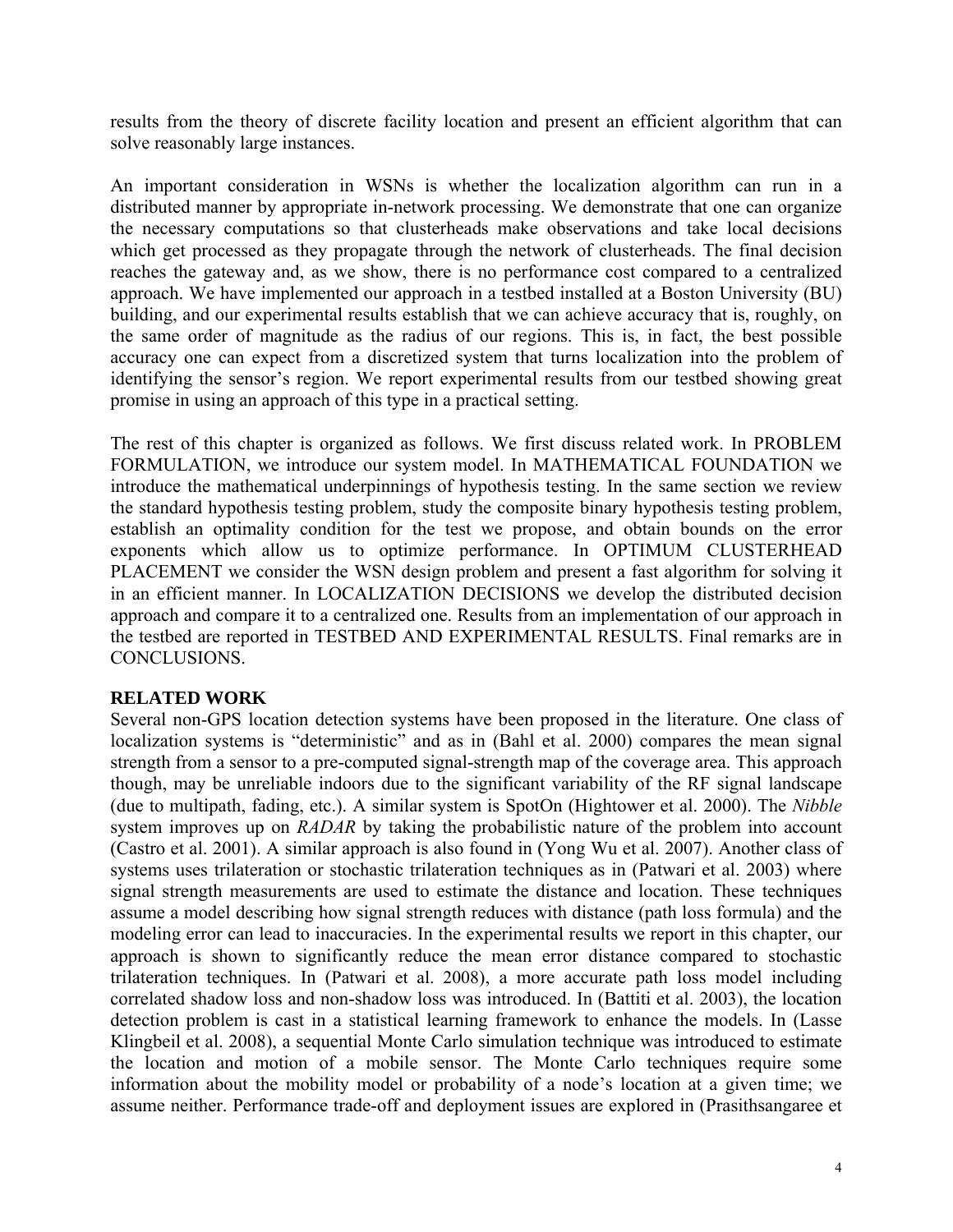al. 2002). References to many other systems can be found in the homepage of (Youssef 2008).

In addition to the related work, the works presented in this chapter not only describe and evaluate a localization system, but also characterize the performance, outline optimization approaches and propose a distributed decision making algorithm.

## **PROBLEM FORMULATION**

In this section we introduce our system model. Consider a WSN deployed in a site for localization purposes. The reader may assume the site to be the interior of a building. We divide the site into *N* regions denoted by an index set  $L = \{L_1, ..., L_N\}$ . There are *M* distinct positions  $B = \{B_1, \ldots, B_M\}$  at which we can place the fixed infrastructure nodes we call clusterheads.

Let a sensor be located in region  $l \in L$ . A series of packets broadcast by the sensor are received by the clusterheads (not necessarily all of them) which observe certain physical quantities associated with each packet. In most existing WSN platforms the observed physical quantities are just the received signal strength indicator (RSSI), which is related to the voltage observed at the receiver's antenna circuit.

Let  $y^{(i)}$  denote the vector of observations by a clusterhead at position  $B^{(i)}$  corresponding to a packet broadcasted by the sensor. These observations are assumed to be random. To simplify the analysis we will assume that the observations take values from a finite alphabet  $\Sigma = {\sigma_1, ..., \sigma_{\vert \Sigma \vert}}$ , where  $|\Sigma|$  denotes the cardinality of  $\Sigma$ . In practice, this is indeed the case since WSN nodes report quantized RSSI measurements. A series of *n* consecutive observations are denoted by  $y_1^{(i)},..., y_n^{(i)}$  and are assumed independent and identically distributed (i.i.d.) conditioned on the region the sensor node resides. This assumption is well justified for fairly dynamic sites where the various radio-paths between the receiver and the transmitter change rapidly; for typical indoor sensor networks observations separated by a few seconds can be i.i.d. Observations made by different clusterheads at about the same time need not be independent.

With every clusterhead-region pair  $(B_i, L_j)$  we associate a family of pdfs  $p_{Y^{(i)}|\theta_j}(y)$  where  $Y^{(i)}$ denotes the random variable corresponding to observations  $y^{(i)}$  at clusterhead  $B_i$  when the transmitting sensor is in some location within *L<sub>j</sub>*. Here,  $\theta_i \in \Omega_i$  is a vector in some space  $\Omega_i$ parameterizing the pdf family. We allow the possibility that for some (typically small) regions the pdf family degenerates into a single pdf. We will be writing  $p_{y^{(i)}|L_j}(y)$  in that case. Such a

pdf can be obtained by using measurements at a single position within the region and constructing an empirical distribution. For larger regions, a single pdf may not be an appropriate representation for all positions within the region. As we will see, we will use measurements at a few locations (or even a single one) within  $L_i$  but we will associate to these measurements a family of pdfs parametrized by  $\theta$ <sup>*j*</sup>. For example, one could obtain an empirical pdf from the measurements and associate with  $L<sub>i</sub>$  pdfs with the same shape as the empirical pdf and a mean lying in some interval centered at the empirical mean.

Given a family of pdfs for every pair  $(B_i, L_i)$  we are interested in placing  $K \leq M$  clusterheads at positions in *B* and use observations by them to determine the region in which a sensor node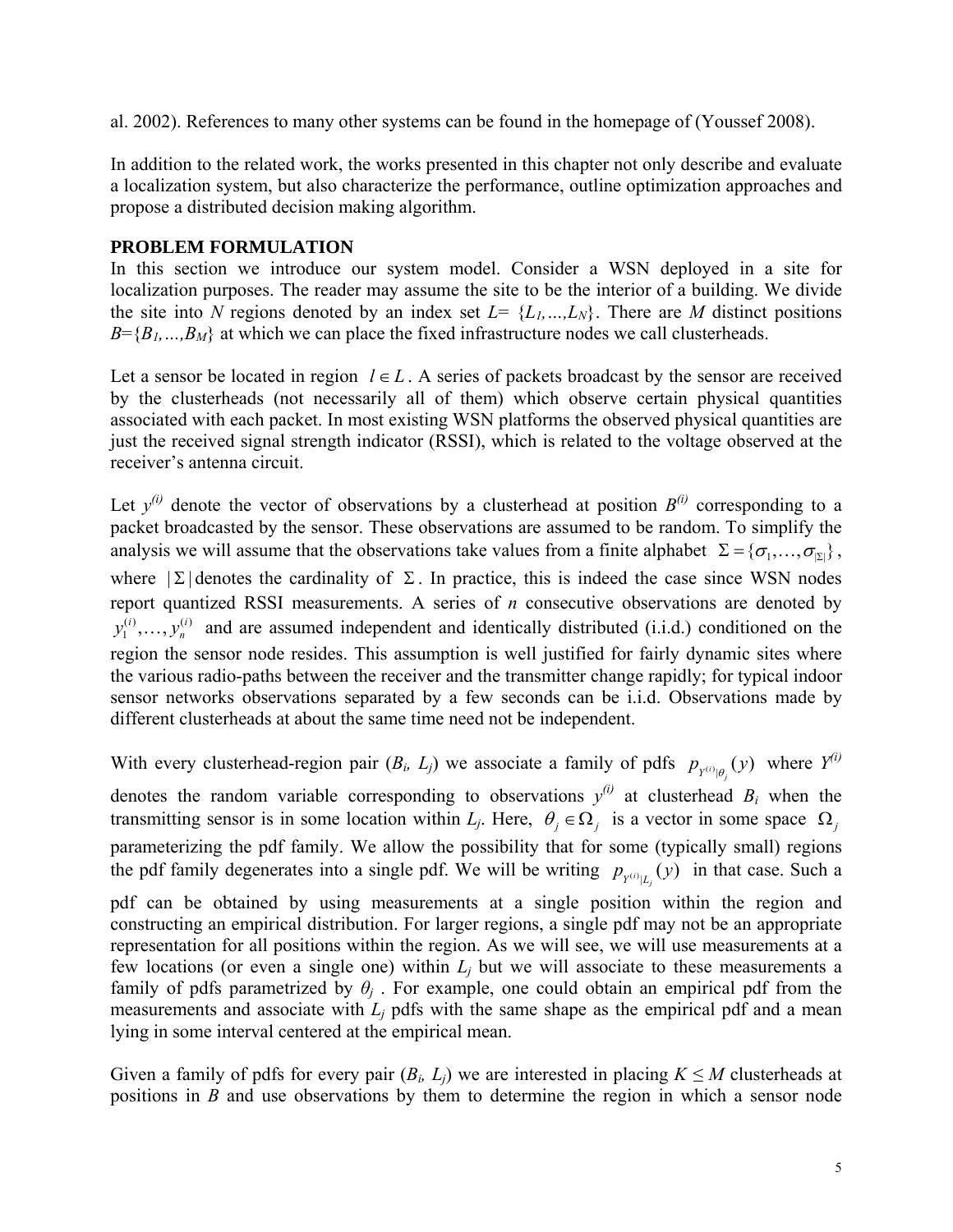resides. To that end, we will (i) characterize the performance of the localization system in terms of the probability of error, (ii) develop an algorithm for placing clusterheads that provides guarantees for the probability of error, and (iii) develop approaches for determining the sensor location in a distributed manner.

## **MATHEMATICAL FOUNDATION**

In this section we take the clusterhead locations as given and formulate the hypothesis testing problem for determining the location of sensors. First we describe the simpler case where there is only one pdf associated with each location. Then we expand on the case of composite hypothesis testing where there are more than one pdf per region.

### **A. Binary hypothesis testing**

Suppose we place clusterheads in *K* out of the *M* available positions in *B*. Without loss of generality let these positions be  $B_1$ , ...,  $B_K$ . Suppose also that a sensor is in some location  $l \in L$ and transmitting packets. As before, let  $y^{(i)}$  be the vector of observations at each clusterhead  $i =$ *1, …,K*; we write  $y = (y^{(1)}, ..., y^{(K)})$  for the vector of observations at all *K* clusterheads. These observations are random; let *Y* denote the random variable corresponding to *y* and  $p_{y|L}(y)$  the pdf of Y conditional on the sensor being in location  $L_j \in L$ . Observations  $y^{(i)}$  and  $y^{(j)}$  made at the same instant need not be independent. If they are, however, it follows that  $p_{Y|L_j}(y) = p_{Y^{(1)}|L_j}(y^{(1)}) \cdots p_{Y^{(K)}|L_j}(y^{(K)})$ . Suppose that the clusterheads make *n* consecutive observations  $y_1$ , ...,  $y_n$ , which are assumed i.i.d. Based on these observations we want to determine the location *l* of the sensor.

The problem at hand is a standard *N*-ary hypothesis testing problem. It is known that the maximum *a posteriori* probability (MAP) rule is *optimal* in the sense of minimizing the probability of error. More specifically, we declare  $l = L_i$  if

$$
j = \underset{i=1,...,N}{\arg \max} [\pi_i p_{Y|L_i}(y_1) \cdots p_{Y|L_i}(y_n)] \tag{1}
$$

(ties are broken arbitrarily), where  $\pi_i$  denotes the prior probability that the sensor is in location  $L_i$ .

Next we turn our attention to binary hypothesis testing for which tight asymptotic results on the probability of error are available. These results will be useful in establishing performance guarantees for our proposed clusterhead placement later on.

Suppose that the sensor's position is either  $L_i$  or  $L_j$ . A clusterhead located at  $B_k$  makes *n* i.i.d. observations  $y_1^{(k)}, \ldots, y_n^{(k)}$ . Let

$$
X_{ijk}(y) = \log[p_{Y^{(k)}|L_i}(y) / p_{Y^{(k)}|L_j}(y)]
$$

be the log-likelihood ratio. Define

$$
\Lambda_{ijk}(\lambda) = \log E_{L_j}[e^{\lambda X_{ijk}(y)}]
$$
\n(2)

The expectation is taken with respect to the density  $p_{y^{(k)}|L_j}(y)$ . It follows that

$$
\Lambda_{ijk}(\lambda) = \log \int_{-\infty}^{\infty} p_{Y^{(k)}|L_i}^{\lambda}(y) p_{Y^{(k)}|L_j}^{1-\lambda}(y) dy \tag{3}
$$

The function  $\Lambda_{ijk}(\lambda)$  is the log-moment generating function of the random variable  $X_{ijk}$ , hence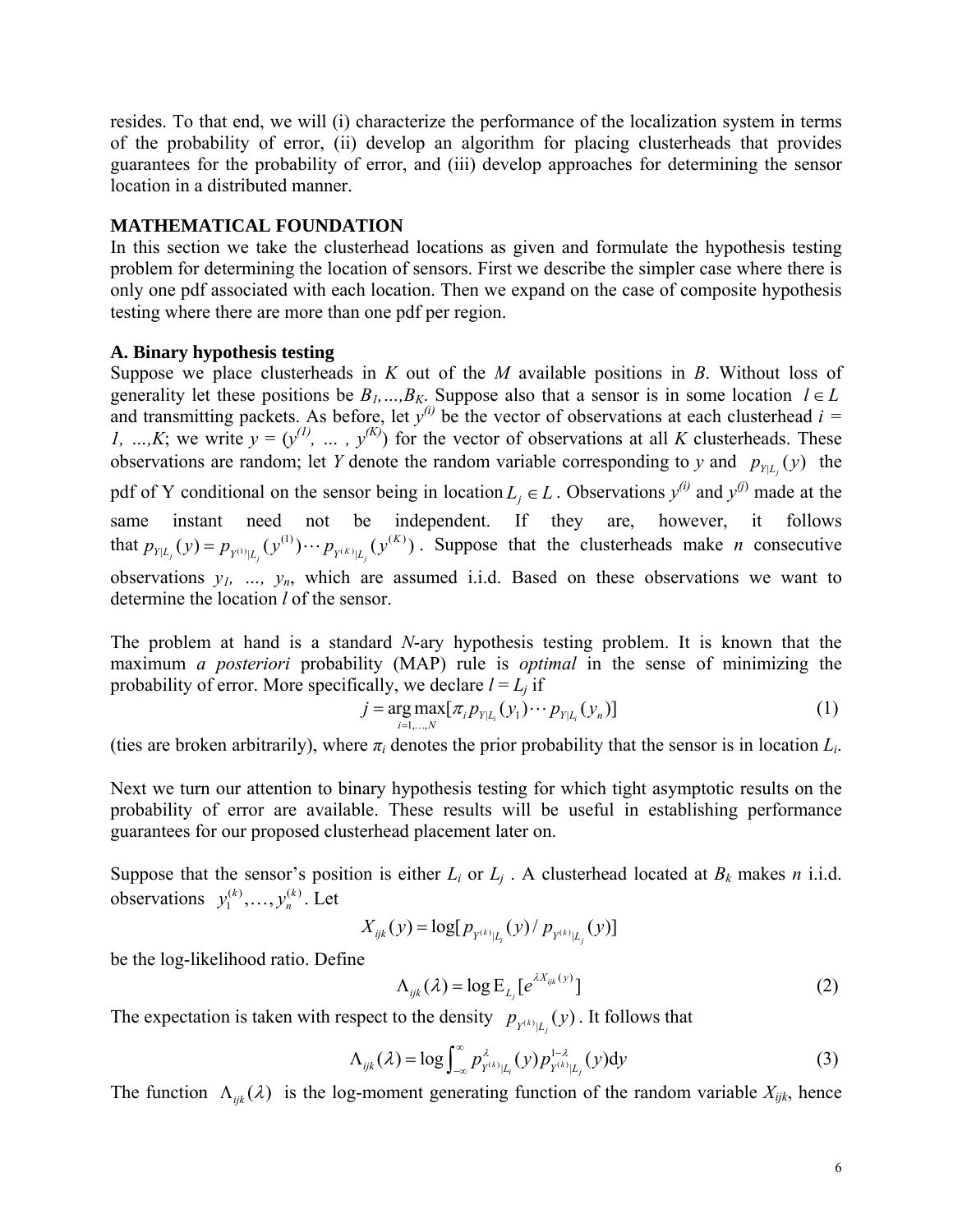convex (see Dembo and Zeitouni 1998, Lemma 2.2.5 for a proof). Let *dijk* be the Fenchel-Legendre transform (or convex dual) of  $\Lambda_{ijk}(\lambda)$  evaluated at zero, i.e.,

$$
d_{ijk} = \sup_{\lambda \in [0,1]} [-\Lambda_{ijk}(\lambda)]. \tag{4}
$$

*dijk* is the so called Chernoff information or distance (it is nonnegative, symmetric, but it does not satisfy the triangle inequality) between the densities  $p_{y^{(k)}|L_i}(y)$  and  $p_{y^{(k)}|L_j}(y)$  (Dembo and Zeitouni 1998 § 3.4, Chernoff 1952).

Consider next the probability of error in this binary hypothesis testing problem when we only use the observations made by clusterhead  $B_k$ . Suppose we make decisions optimally and let  $S<sup>n</sup>$  denote the optimal decision rule (i.e., a mapping of  $y_1^{(k)}, \ldots, y_n^{(k)}$  onto either "accept *L*<sub>i</sub>" or "accept *L<sub>i</sub>*"). We have two types of errors with probabilities

$$
\alpha_n = P_{L_i}[S^n \text{ rejects } L_j], \quad \beta_n = P_{L_i}[S^n \text{ rejects } L_i]
$$
 (5)

The first probability is evaluated under  $p_{y^{(k)}|L_j}(y)$  and the second under  $p_{y^{(k)}|L_j}(y)$ . The probability of error,  $P_n^{(e)}$ , of the rule *S<sup>n</sup>* is simply  $P_n^{(e)} = \pi_i \alpha_n + \pi_j \beta_n$ . Large deviations asymptotics for the probability of error under the optimal rule  $S<sup>n</sup>$  have been established by (Chernoff 1952, Dembo and Zeitouni 1998 Corollary 3.4.6) and are summarized in the following theorem.

**Theorem IV.1 (Chernoff's bound)** *If*  $0 \leq \pi_i \leq 1$ *, then*  $\lim_{n\to\infty}\frac{1}{n}\log\alpha_n=\lim_{n\to\infty}\frac{1}{n}\log\beta_n=\lim_{n\to\infty}\frac{1}{n}\log P_n^{(e)}=-d_{ijk}$ 

In other words, all these probabilities approach zero exponentially fast as *n* grows and the exponential decay rate equals the Chernoff distance *dijk*. Intuitively, these probabilities behave as  $f(n)e^{-nd_{ijk}}$  for sufficiently large *n*, where  $f(n)$  is a slowly growing function in the sense that  $\lim_{n\to\infty} (\log f(n))/n = 0$ . In the sequel, we will often consider the asymptotic rate according to which probabilities approach zero as  $n \to \infty$ . We will use the term *exponent* to refer to the quantity  $\lim_{n\to\infty} (1/n) \log P[\cdot]$  for some probability P[ · ]; if the exponent is *d* then the probability approaches zero as *e <sup>−</sup>nd*. When the Maximum Likelihood (ML) rule is optimal (i.e., prior probabilities of the hypotheses are equal), we have

**Theorem IV.2** *Suppose*  $\pi_i = 1/N$   $\forall i$ . *Then*  $P_n^{(e)} \leq e^{-nd_{ijk}}$  *for all n.* 

The proof is given in Appendix A. Note the interesting fact that Chernoff distances, and thus the exponents of the probability of errors do not depend on the priors  $\pi_i$ . This observation is important since prior probabilities are not within the control of the system designer, but conditional pdfs are.

The Chernoff distances between the joint densities of the data observed by all the clusterheads can be defined similarly by replacing  $p_{y^{(k)}|L_i}(y)$  and  $p_{y^{(k)}|L_i}(y)$  by  $p_{y|L_i}(y)$  and  $p_{y|L_j}(y)$ , respectively. The clusterhead placement problem consists of choosing the placement so as to maximize these Chernoff distances. However, the optimum clusterhead placement that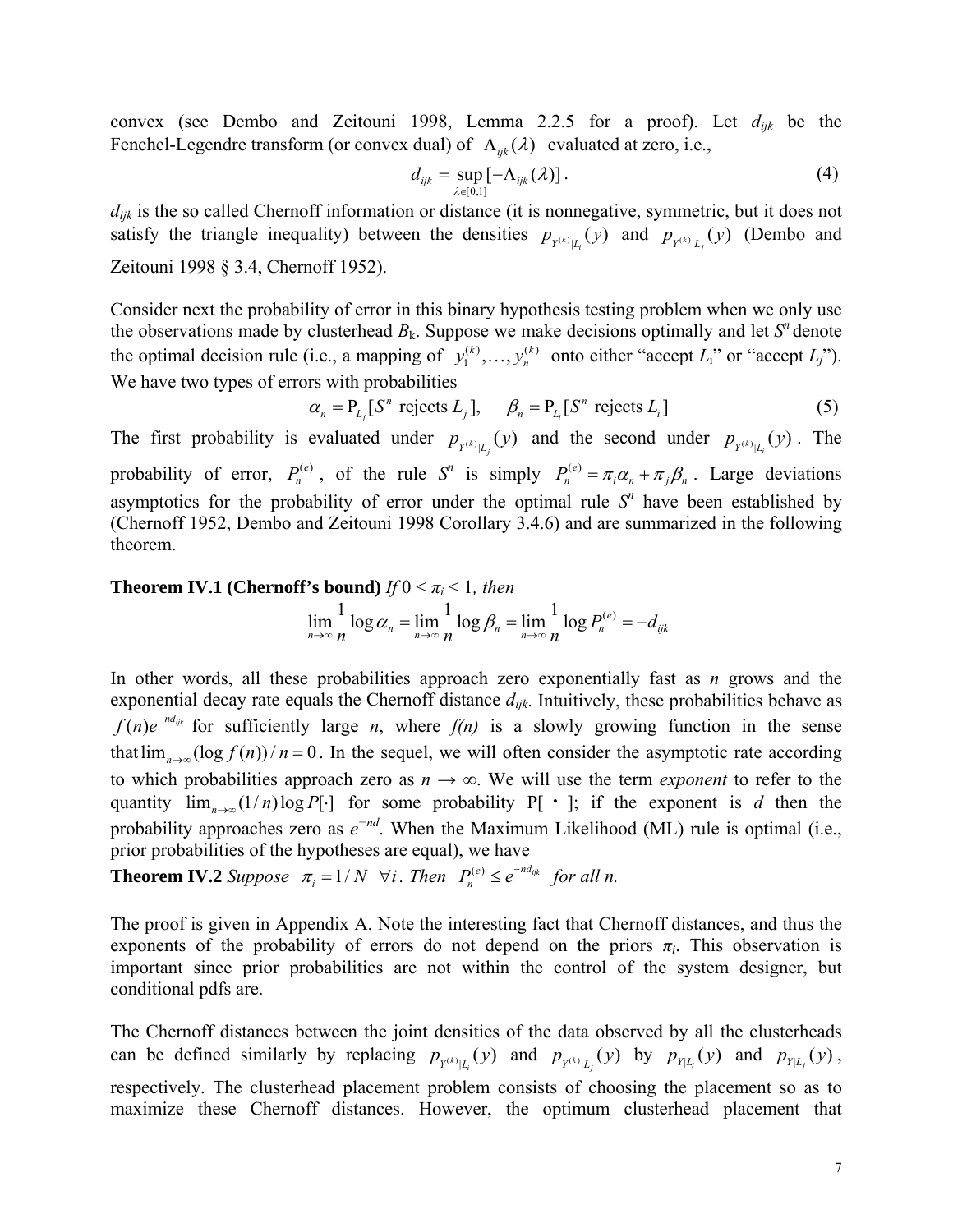maximizes distances between the joint densities turns out to be a nonlinear problem with integral constraints. It quickly becomes intractable with increasing problem size and the optimum clusterhead placement for realistic sites cannot be computed using such a formulation. Optimization of the clusterhead placement in our formulation, on the other hand, reduces to a linear optimization problem (although still with integral constraints), for which large problem instances can be solved within reasonable time. For the resultant placement, we derive bounds on the probability of error of the decision rule that uses joint distributions.

### **B. Binary composite hypothesis testing**

We now consider the case where regions *i* and *j* have an associated pdf family  $p_{y^{(k)}|\theta_i}(y)$  and  $p_{Y^{(k)}|\theta_j}(y)$ , respectively, corresponding to observations at clusterhead  $B_k(\theta_j)$  and  $\theta_i$  depend on *k* as well but we elect to suppress this dependence in the notation for simplicity). The clusterhead makes *n* i.i.d. observations  $y^{(k),n} = (y_1^{(k)},..., y_n^{(k)})$  from which we need to determine the region  $L_i$ vs. *L<sub>j</sub>*. We will be using the notation  $p_{Y^{(k)}|\theta_i}(y^{(k),n}) = \prod_{l=1}^n p_{Y^{(k)}|\theta_i}(y^{(k)}_l)$  $p_{Y^{(k)}|\theta_i}(y^{(k),n}) = \prod_{l=1}^n p_{Y^{(k)}|\theta_i}(y_l^{(k)})$ .

The problem at hand is a binary composite hypothesis testing problem for which the so called *Generalized Likelihood Ratio Test (GLRT)* is commonly used. The GLRT compares the normalized generalized log-likelihood ratio

$$
X_{ijk}(y^{(k),n}) = \frac{1}{n} \log \frac{\sup_{\theta_i \in \Omega_i} p_{y^{(k)}|\theta_i}(y^{(k),n})}{\sup_{\theta_j \in \Omega_j} p_{y^{(k)}|\theta_j}(y^{(k),n})}
$$

to a threshold  $\lambda$  and declares  $L_i$  whenever

$$
y^{(k),n} \in S_{ijk,n}^{GLRT} = \{y^{(k),n} \mid X_{ijk}(y^{(k),n}) \ge \lambda\}
$$

and  $L_i$  otherwise. Note that in the case one of the pdf families, say the one corresponding to the  $(B_k, L_i)$  clusterhead-region pair, is a singleton  $p_{Y^{(k)}|L_i}(y)$  the supremum in the numerator is moot.

When both pdf families are singletons GLRT becomes the standard LRT and a threshold  $\lambda = 0$ should be used. There are two types of error (referred to as type I and type II, respectively) associated with a decision with probabilities

$$
\alpha_{ijk,n}^{\textit{GLRT}} = \mathbf{P}_{\theta_j} \big[ y^{(k),n} \in S_{ijk,n}^{\textit{GLRT}} \big], \quad \beta_{ijk,n}^{\textit{GLRT}} = \mathbf{P}_{\theta_i} \big[ y^{(k),n} \not\in S_{ijk,n}^{\textit{GLRT}} \big]
$$

where  $P_{\theta_i}[\cdot]$  (resp.  $P_{\theta_i}[\cdot]$ ) is a probability evaluated assuming that  $y^{(k),n}$  is drawn from  $p_{Y^{(k)}|\theta_j}(y)$  (resp.  $p_{Y^{(k)}|\theta_i}(y)$ ). We use a similar notation and write  $\alpha_{ijk,n}^S$  and  $\beta_{ijk,n}^S$  for the error probabilities of any other test that declares  $L_i$  whenever  $y^{(k),n}$  is in some set  $S_{ijk,n}$ .

Since we have two probabilities of error we can not minimize both at the same time. A natural objective is to minimize one (type II) subject to a constraint on the other (type I). This is known as the *generalized Neyman-Pearson* optimality criterion and is given below.

### **Definition 1**

**Generalized Neyman-Pearson (GNP) Criterion**: We will say that the decision rule  $\{S_{ijk,n}\}\$ is optimal if it satisfies

$$
\limsup_{n \to \infty} \frac{1}{n} \log \alpha_{ijk,n}^{S}(\theta_j) < -\lambda, \quad \forall \theta_j \in \Omega_j \tag{6}
$$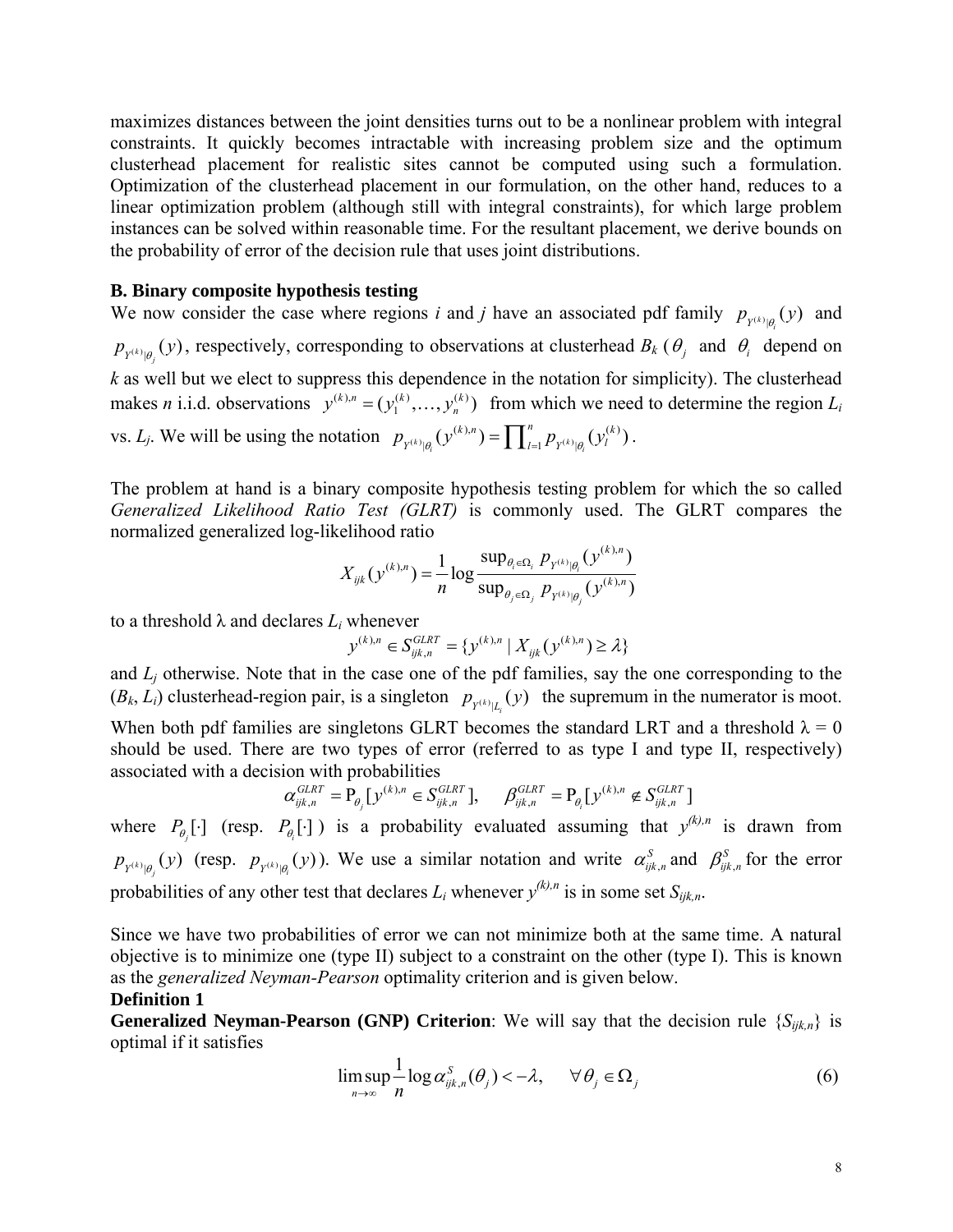and maximizes 
$$
-\limsup_{n\to\infty} \frac{1}{n} \log \beta_{ijk,n}^S(\theta_i)
$$
 uniformly for all  $\theta_i \in \Omega_i$ .

Zeitouni et al. have established conditions for the optimality of the GLRT in a Neyman-Pearson sense for general Markov sources. The analysis in (Zeitouni et al. 1992) is carried out for the case where one hypothesis corresponds to a single pdf and the other to a pdf family. We provide a generalization to the situation of interest where both hypotheses correspond to a family of pdfs. We will establish a necessary and sufficient condition for the GLRT to satisfy the GNP criterion. Let us introduce some additional notation, which is common in information theory. For any sequence of observations  $y^n = (y_1, ..., y_n)$ , the empirical measure (or type) is given by  $L_{\mathbf{y}^n} = (L_{\mathbf{y}^n}(\sigma_1), ..., L_{\mathbf{y}^n}(\sigma_{|\Sigma|}))$ , where

$$
L_{y^{n}}(\sigma_{i}) = \frac{1}{n} \sum_{j=1}^{n} 1\{y_{j} = \sigma_{i}\}, \quad i = 1, ..., |\Sigma|,
$$

and  $1\{\cdot\}$  denotes the indicator function. We will denote the set of all possible types of sequences of length *n* by  $L_n = \{v \mid v = L_{y^n} \text{ for some } y^n\}$  and the type class of a probability law *v* by  $T_n(v) = \{ y^n \in \Sigma^n \mid L_{y^n} = v \}$ , where  $\Sigma^n$  denotes the cartesian product of  $\Sigma$  with itself *n* times. Let

$$
H(\nu) = -\sum_{i=1}^{|\Sigma|} \nu(\sigma_i) \log \nu(\sigma_i)
$$

be the entropy of the probability vector ν and

$$
D(v || \mu) = \sum_{i=1}^{|\Sigma|} v(\sigma_i) \log \frac{v(\sigma_i)}{\mu(\sigma_i)},
$$

the divergence or relative entropy of  $\nu$  with respect to another probability vector  $\mu$ .

Lemma 3.5.3 in (Dembo and Zeitouni 1998) states that it suffices to consider functions of the empirical measure when trying to construct an optimal test (i.e., the empirical measure is a sufficient statistic). Let  $P_{\theta_j}$  denote the probability law induced by  $p_{Y^{(k)}|\theta_j}(\cdot)$ . Considering hereafter tests that depend only on  $L_{y^n}$ , the so called generalized Hoeffding test (Hoeffding 1965) that accepts  $L_i$  when  $y^{(k),n}$  is in the set

$$
S_{ijk,n}^* = \{ y^n \mid \inf_{\theta_j} D(L_{y^n} \parallel P_{\theta_j}) \geq \lambda \},
$$

and accepts  $L_j$  otherwise, is optimal according to the GNP criterion. The following lemma generalizes Hoeffding's result and a similar result in (Zeitouni et al. 1992); the proof is in Appendix B.

**Lemma IV.3** *The generalized Hoeffding test satisfies the GNP criterion.* 

Next, we will determine the exponent of  $\beta_{ijk,n}^{S^*}(\theta_i)$ . Define the set

$$
A_{ijk} = \{Q \mid \inf_{\theta_j} D(Q \parallel P_{\theta_j}) < \lambda\}.
$$

We have

$$
\beta_{ijk,n}^{S^*}(\theta_i) = P_{\theta_i} [y^{(k),n} \notin S_{ijk,n}^*] = P_{\theta_i} [L_{y^{(k),n}} \in A_{ijk} \cap L_n].
$$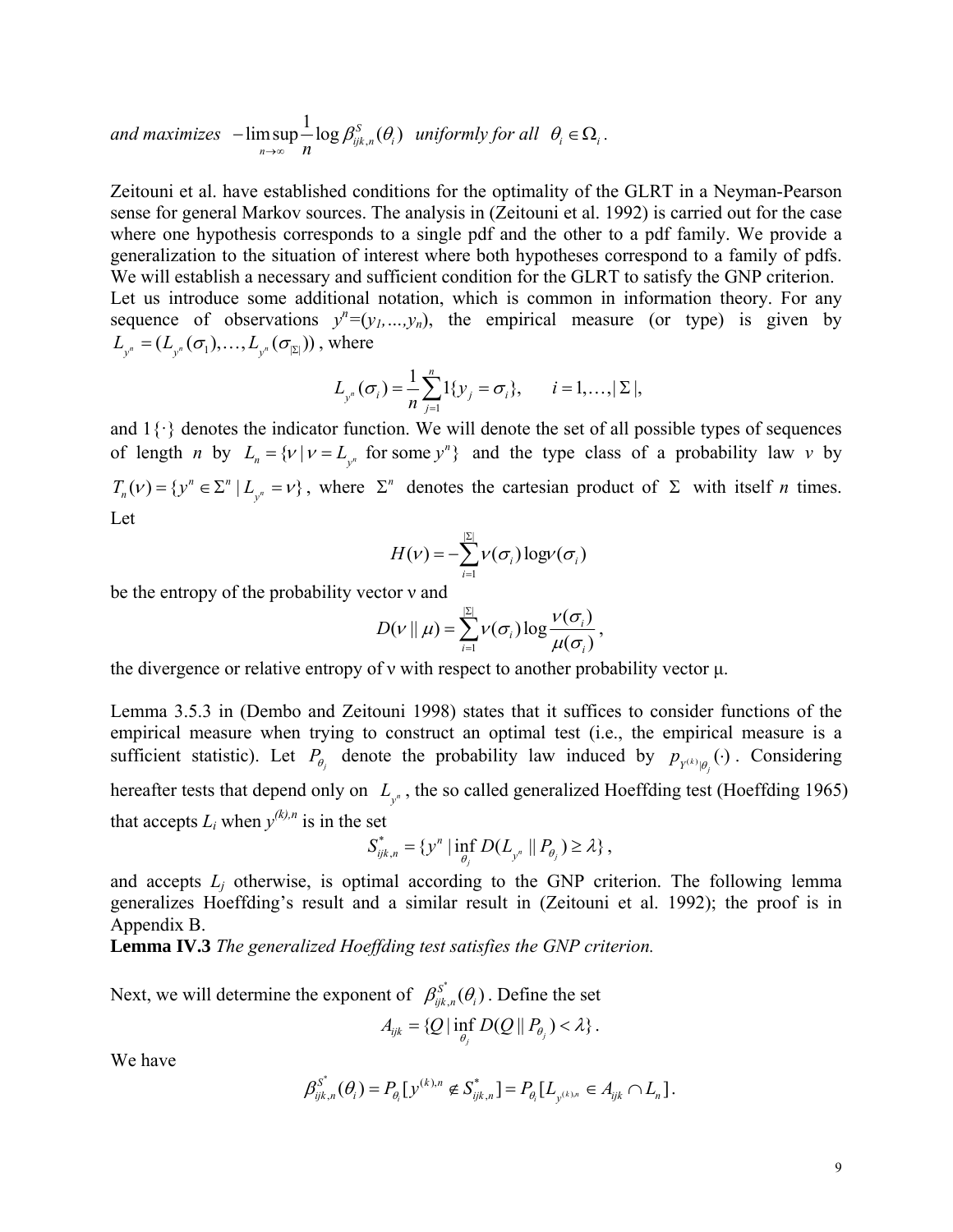Due to Sanov's theorem (Dembo and Zeitouni 1998, Chap. 2)

$$
\inf_{Q\in A_{ijk}} D(Q||P_{\theta_i}) \leq -\limsup_{n\to\infty} \frac{1}{n} \log \beta_{ijk,n}^{S^*}(\theta_i) \leq -\liminf_{n\to\infty} \frac{1}{n} \log \beta_{ijk,n}^{S^*}(\theta_i) \leq \inf_{Q\in A_{ijk}^o} D(Q||P_{\theta_i}) \tag{7}
$$

where  $A_{ijk}^{\circ}$  denotes the interior of  $A_{ijk}$ . Since  $A_{ijk}$  is an open set the upper and lower bounds match and  $\inf_{Q \in A_{ijk}} D(Q || P_{\theta_i})$  is the exponent of  $\beta_{ijk,n}^{S^*}(\theta_i)$ .

The following theorem establishes a necessary and sufficient condition for the optimality of

GLRT under the GNP criterion. The proof is omitted; we refer the interested reader to (Paschalidis and Guo 2007).

**Theorem IV.4** *The GLRT with a threshold* λ *is asymptotically optimal under the GNP criterion, if and only if* 

$$
\inf_{Q \in C_{ijk}} D(Q \parallel P_{\theta_i}) \ge \inf_{Q \in A_{ijk}} D(Q \parallel P_{\theta_i})
$$
\n(8)

*for all*  $\theta$ <sup>*i*</sup>, where

 $C_{ijk} = \{ Q \mid \inf_{\theta_j} D(Q \mid\mid P_{\theta_j}) - \inf_{\theta_i} D(Q \mid\mid P_{\theta_i}) \} < \lambda \leq \inf_{\theta_j} D(Q \mid\mid P_{\theta_j}) \}$ .

*Furthermore, assuming that (8) is in effect* 

$$
-\liminf_{n\to\infty}\frac{1}{n}\log\alpha_{ijk,n}^{GLRT}(\theta_j)\leq-\lambda,\quad\forall\,\theta_j\in\Omega_j,\tag{9}
$$

$$
-\liminf_{n\to\infty}\frac{1}{n}\log\beta_{ijk,n}^{GLRT}(\theta_i)\leq-\inf_{Q\in\mathcal{A}_{ijk}}D(Q\,||\,P_{\theta_i}),\quad\forall\,\theta_i\in\Omega_i.
$$
\n(10)

Although, Thm. IV.4 is an interesting theoretical result, in practice it is not trivial to verify whether condition (8) is satisfied or not. To that end, the following theorem derives bounds on the type I and type II error probability exponents in the absence of condition (8). **Theorem IV.5** *The GLRT with a threshold* λ *satisfies* 

$$
-\liminf_{n\to\infty}\frac{1}{n}\log\alpha_{ijk,n}^{GLRT}(\theta_j)\leq-\lambda,\quad\forall\,\theta_j\in\Omega_j,\tag{11}
$$

$$
-\liminf_{n\to\infty}\frac{1}{n}\log\beta_{ijk,n}^{GLRT}(\theta_i)\leq-\inf_{Q\in D_{ijk}}D(Q\,\|\,P_{\theta_i}),\quad\forall\,\theta_i\in\Omega_i.
$$
\n(12)

where

$$
D_{ijk} = \{Q \mid \inf_{\theta_j} D(Q \parallel P_{\theta_j}) - \inf_{\theta_i} D(Q \parallel P_{\theta_i})\} < \lambda\}.
$$

*Proof:* For  $y^{(k),n} \in S_{ijk}^{GL}$  $y^{(k),n} \in S_{ijk,n}^{GLRT}$ 

$$
\lambda \leq \frac{1}{n} \log \sup_{\theta_i \in \Omega_i} p_{Y^{(k)}|\theta_i} (y^{(k),n}) - \frac{1}{n} \log \sup_{\theta_j \in \Omega_j} p_{Y^{(k)}|\theta_j} (y^{(k),n}) \n= \sup_{\theta_i} [-H(L_{y^{(k),n}}) - D(L_{y^{(k),n}} || P_{\theta_i})] - \sup_{\theta_i} [-H(L_{y^{(k),n}}) - D(L_{y^{(k),n}} || P_{\theta_i})] \n= - \inf_{\theta_i} D(L_{y^{(k),n}} || P_{\theta_i}) + \inf_{\theta_j} D(L_{y^{(k),n}} || P_{\theta_j})
$$
\n(13)

This implies that  $y^{(k),n} \in S_{ijk}^{GL}$  $y^{(k),n} \in S_{ijk,n}^{GLRT}$  is equivalent to  $y^{(k),n} \notin D_{ijk}$ . Next note that the right hand side of (13) is upper bounded by  $\inf_{\theta_j} D(L_{y^{(k),n}} || P_{\theta_j})$  which implies that  $y^{(k), n} \in S^*_{ijk}$ ,  $y^{(k),n} \in S_{ijk,n}^*$  as well. It follows that  $\alpha_{ijk,n}^{GLRT}(\theta_j) \leq \alpha_{ijk,n}^*(\theta_j)$  which establishes that the GLRT satisfies (11) due to Lemma IV.3.

To compute the type II exponent note that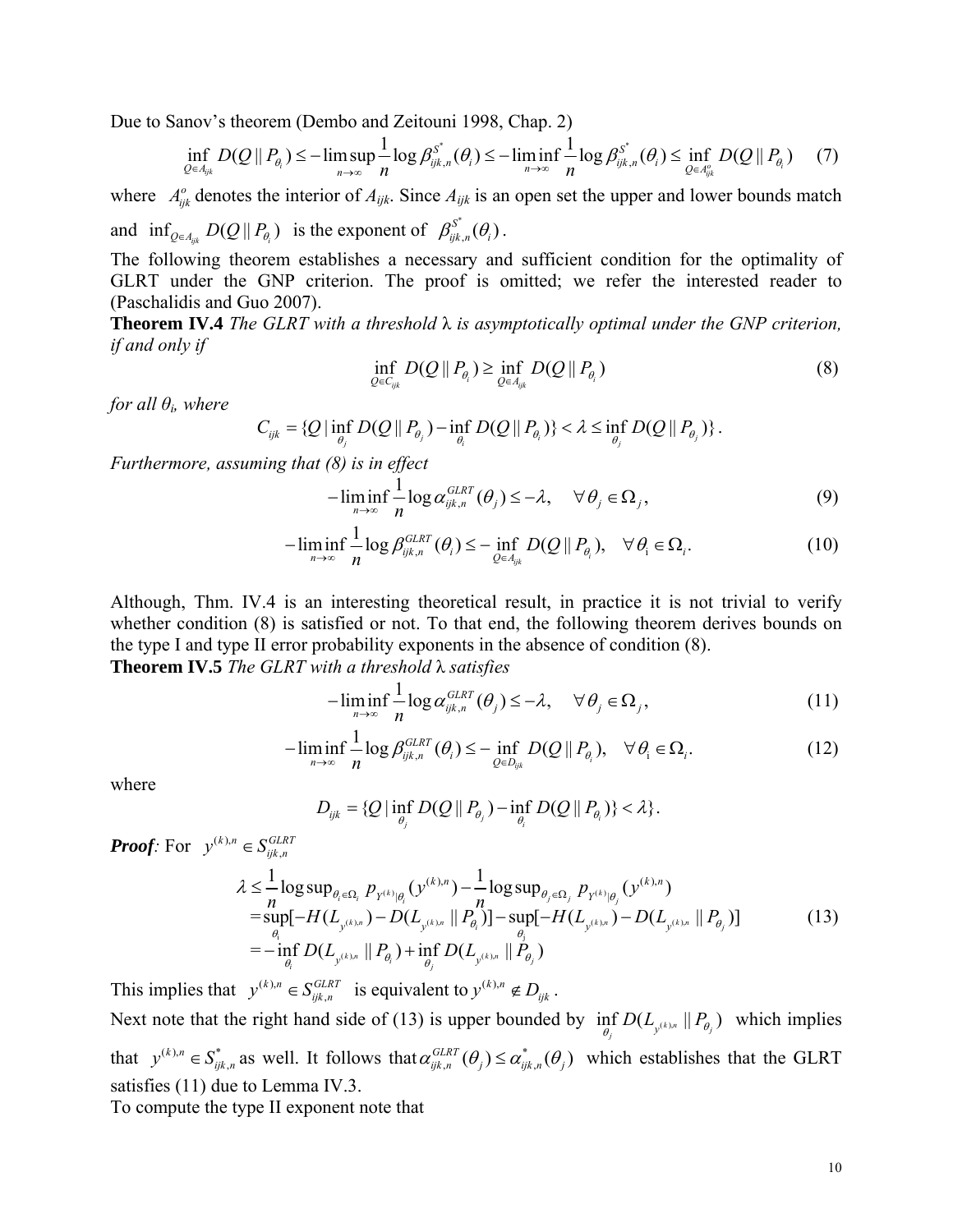$$
\beta_{ijk,n}^{GLRT}(\theta_i) = P_{\theta_i} [y^{(k),n} \notin S_{ijk,n}^{GLRT}] = P_{\theta_i} [y^{(k),n} \in D_{ijk}]
$$

An immediate application of Sanov's theorem (Dembo and Zeitouni 1998, Chap. 2) yields (12).

*1) Determining the optimal threshold:* It can be seen from (11) and (12) that the exponent of the type I error probability is increasing with *λ* but the exponent of the type II error probability is nonincreasing with  $\lambda$ . We have no preference on the type of error we make, thus, we would like to balance the two exponents and determine the value of  $\lambda$  at which they become equal. In this subsection we detail how this can be done and obtain a  $\lambda_{ijk}^*$  that bounds the worst case (over  $\Omega_j$ ) and  $\Omega_i$ ) exponents of the type I and type II error probabilities. To simplify the exposition we will be assuming that  $\Omega_i$  and  $\Omega_i$  are discrete sets; this is also the case in the experimental setup we describe later on.

Let us consider the exponent of the type II GLRT error probability (cf.  $(12)$ ):

$$
Z_{ijk}(\lambda, \theta_i) = \min_{Q} D(Q \parallel P_{\theta_i})
$$

s.t. 
$$
\min_{\theta_i} D(Q \parallel P_{\theta_i}) - \min_{\theta_i} D(Q \parallel P_{\theta_i}) \le \lambda
$$
,

which is equivalent to

$$
Z_{ijk}(\lambda, \theta_i) = \min_{Q} D(Q || P_{\theta_i})
$$
  
s.t. 
$$
\min_{\theta_i} D(Q || P_{\theta_i}) - D(Q || P_{\theta_i}) \le \lambda \quad \forall \theta_i
$$
 (14)

The worst case exponent over  $\theta_i \in \Omega_i$  is given by

$$
Z_{ijk}(\lambda) = \min_{\theta_i} Z_{ijk}(\lambda, \theta_i).
$$

Note that  $Z_{ijk}(\lambda)$  is nonincreasing in  $\lambda$ , and  $\lim_{\lambda \to \infty} Z_{ijk}(\lambda) = 0$ . Assuming that  $Z_{ijk}(0) > 0$ , there exists a  $\lambda_{ijk}^* > 0$  such that  $Z_{ijk}(\lambda_{ijk}^*) = \lambda_{ijk}^*$ . Furthermore, both error probability exponents in (11) and (12) are no smaller than  $\lambda_{ijk}^*$ .

Now consider the clusterhead at  $B_k$  observing  $y^{(k),n}$  and seeking to distinguish between  $L_i$  and  $L_j$ . The clusterhead has the option of using the GLRT by comparing  $X_{jik}(y^{(k),n})$  to the threshold  $\lambda_{ijk}^*$ , or comparing  $X_{jik}(y^{(k),n})$  to a threshold  $\lambda^*_{jik}$  that can be obtained in exactly the same way as  $\lambda^*_{ijk}$ . Let

$$
\hat{d}_{ijk} = \max \{ \lambda_{ijk}^*, \lambda_{jik}^* \} \tag{15}
$$

and set  $(\overline{i}, \overline{j}) = (i, j)$  if  $\lambda_{ijk}^*$  is the maximizer above; otherwise set  $(\overline{i}, \overline{j}) = (j, i)$ . Define the maximum probability of error as

$$
P_{ijk,n}^{(e)} = \max \{ \max_{\theta_{\bar{j}}} \alpha_{\bar{i}}^{GLRT}(\theta_{\bar{j}}), \max_{\theta_{\bar{i}}} \beta_{\bar{i}}^{GLRT}(\theta_{\bar{i}}) \}.
$$

The discussion above leads to the following proposition.

**Proposition IV.6** Suppose that the GLRT at clusterhead  $B_k$  compares  $(X_{\bar{i}}_{\bar{j}k}(y^{(k),n})$  to  $\hat{d}_{ijk}$ . The *maximum probability of error satisfies* 

$$
\limsup_{n\to\infty}\frac{1}{n}P_{ijk,n}^{(e)}\leq-\hat{d}_{ijk}.
$$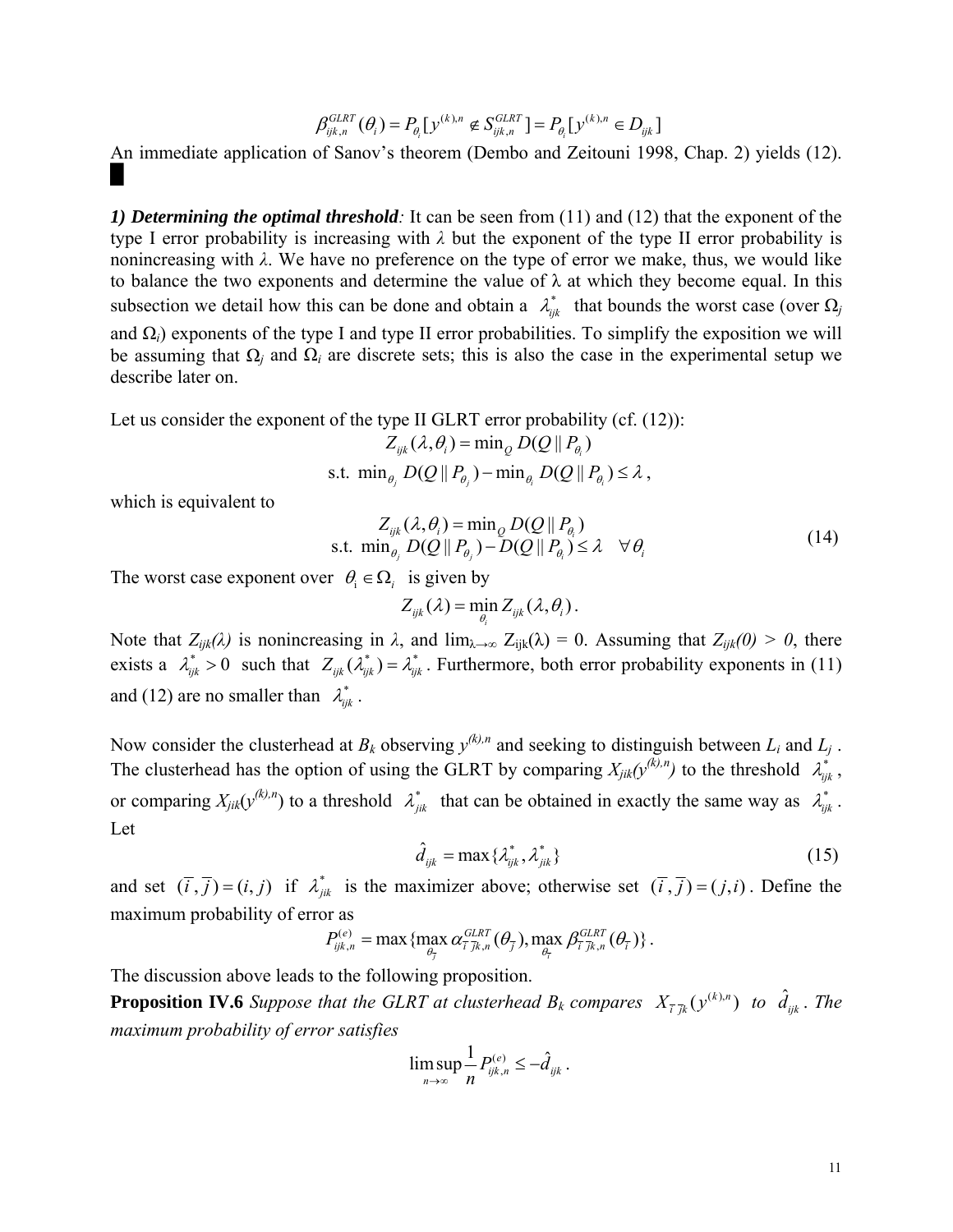One of the challenges computing  $\hat{d}_{ijk}$  is that the problem in (14) is nonconvex. This may not be an issue when there are relatively few possible values of  $\theta_i$  and  $\theta_i$  but for large sets  $\Omega_i$  and  $\Omega_i$ computing  $\hat{d}_{ijk}$  becomes expensive. To address this issue, we will next develop a lower bound to  $Z_{ijk}(\lambda, \theta_i)$  using nonlinear duality.

Let  $\overline{Z}_{ijk}(\lambda, \theta_i)$  be the optimal value of the dual of (14); by weak duality it follows that  $\overline{Z}_{ijk}(\lambda, \theta_i) \geq Z_{ijk}(\lambda, \theta_i)$ . We have

$$
\overline{Z}_{ijk}(\lambda,\theta_i) = \max_{\mu_{\theta_i}\geq 0} [\min_{\theta_j} \min_{Q} [D(Q \parallel P_{\theta_i}) + \sum_{\theta_i} \mu_{\theta_i} D(Q \parallel P_{\theta_j}) - \sum_{\theta_i} \mu_{\theta_i} D(Q \parallel P_{\theta_i})] - \sum_{\theta_i} \mu_{\theta_i} \lambda]
$$

By simple algebra, we have

$$
\overline{Z}_{ijk}(\lambda,\theta_i) = \max_{\mu_{\theta_i} \geq 0} [\min_{\theta_j} \min_{Q} [\sum_{r=1}^{|\Sigma|} Q(\sigma_r) \log(Q(\sigma_r) A(\sigma_r))] - \sum_{\theta_i} \mu_{\theta_i} \lambda], \qquad (16)
$$

where  $A(\sigma_r) = \frac{1}{\sigma_r} \cdot \prod_{\lambda \in \mathcal{N}} \frac{1}{\sigma_r}$  $\mathcal{L}(\sigma_r) = \frac{1}{P_{Y^{(k)}\mid_{\theta_i}}(\sigma_r)}\cdot \prod_{\theta_i}\left(\frac{P_{Y^{(k)}\mid_{\theta_i}}(\sigma_r)}{P_{Y^{(k)}\mid_{\theta_i}}(\sigma_r)}\right)^{\mu_{\theta_i}}$ |  $\binom{k}{i}$  $\theta_i$  $\left\langle k \right\rangle_{\mathcal{B}_i}$  ( $\mathcal{O}_r$ *)*  $\theta_i$  ( $\mathcal{F}_r^{(k)}$   $\mathcal{B}_j$  $Y^{(k)}$  $|\theta_i|$ <sup> $Q_r$ </sup> *r*  $Y^{(k)} | \theta_i$  (*O<sub>r</sub>*)  $\theta_i$  (*I*<sub>Y</sub>(k)<sub>| $\theta_i$ </sub> (*O<sub>r</sub>*) *P A*  $P_{\mathbf{v}^{(k)}\cdot\mathbf{o}}(\sigma_r)$   $\left| \begin{array}{c} \mathbf{I} \\ \theta_i \end{array} \right|$   $P_{\mathbf{v}}$  $\mu_\theta$ θ  $\theta_i$  ( $\mathbf{v}_r$ )  $\theta_i$  ( $\mathbf{v}_f$  $\mathbf{v}_i$ ) $\theta$ σ σ  $\sigma$   $\sim$   $\sigma$   $\sim$   $\sigma$  $(P_{\text{obs}}(\sigma_{\text{a}}))$  $=\frac{1}{\sqrt{2\pi i}}\cdot\prod_{i=1}^{\infty}\left|\frac{Y^{(k)}|\theta_i^{(i)}Y^{(i)}|}{\theta_i^{(i)}Y^{(i)}\theta_i^{(i)}}\right|$  $\left( \, P_{Y^{(k)}|\theta_j}(\sigma_{r}) \, \right)$  $\prod \left| \frac{\Gamma_{Y^{(k)}|\theta_i}(C_r)}{P_{(k)}(C_r)} \right|$ . Note that the optimization over Q is convex and

the optimization over  $\mu_{\theta_i}$  is concave, thus, this problem can be solved efficiently. In fact, the optimization over *Q* can be solved analytically yielding

$$
Q(\sigma_l) = \frac{1}{A(\sigma_l)} / \left( \sum_{r=1}^{|\Sigma|} \frac{1}{A(\sigma_r)} \right), l = 1, \ldots, |\Sigma|.
$$

 $\overline{Z}_{ijk}(\lambda, \theta_i)$  is convex and nonincreasing in  $\lambda$  for all  $\theta_i$ . Furthermore, the exponent of the type II GLRT error probability is no smaller than  $\overline{Z}_{ijk}(\lambda) = \min_{\theta_i} \overline{Z}_{ijk}(\lambda, \theta_i)$ . Note that  $\overline{Z}_{ijk}(\lambda)$  is also nonincreasing in  $\lambda$ , and  $\lim_{\lambda \to \infty} \overline{Z}_{ik}(\lambda) = 0$ . Assuming that  $\overline{Z}_{ik}(\lambda) > 0$ , there exists a  $\overline{\lambda}_{ik}^* > 0$ such that  $\overline{Z}_{ijk}(\overline{\lambda}_{ijk}^*) = \overline{\lambda}_{ijk}^*$ . Furthermore, both error probability exponents in (11) and (12) are no smaller than  $\bar{\lambda}_{ijk}^*$ .

Following the same line of development as before, set

$$
\overline{d}_{ijk} = \max \{ \overline{\lambda}_{ijk}^*, \overline{\lambda}_{jik}^* \}
$$
 (17)

and define  $\overline{i}, \overline{j}$ , and  $P_{ijk,n}^{(e)}$  in the same way as earlier. It can be seen that  $\hat{d}_{ijk} \ge \overline{d}_{ijk}$ . We arrive at the following proposition which provides a weaker but more easily computable probabilistic guarantee on the probability of error.

**Proposition IV.7** *Suppose that the GLRT at clusterhead B<sub>k</sub> compares*  $X_{\bar{i}}_{ik}(y^{(k),n})$  *to*  $\bar{d}_{ijk}$ *. The maximum probability of error satisfies* 

$$
\limsup_{n\to\infty}\frac{1}{n}P_{ijk,n}^{(e)}\leq-\overline{d}_{ijk}.
$$

#### **OPTIMUM CLUSTERHEAD PLACEMENT**

In this section, we focus on how to place the  $K \leq M$  clusterheads at positions in *B* to facilitate localization. We start by considering the multiple hypothesis testing problem of identifying the region  $l \in L$  in which the sensor we seek resides.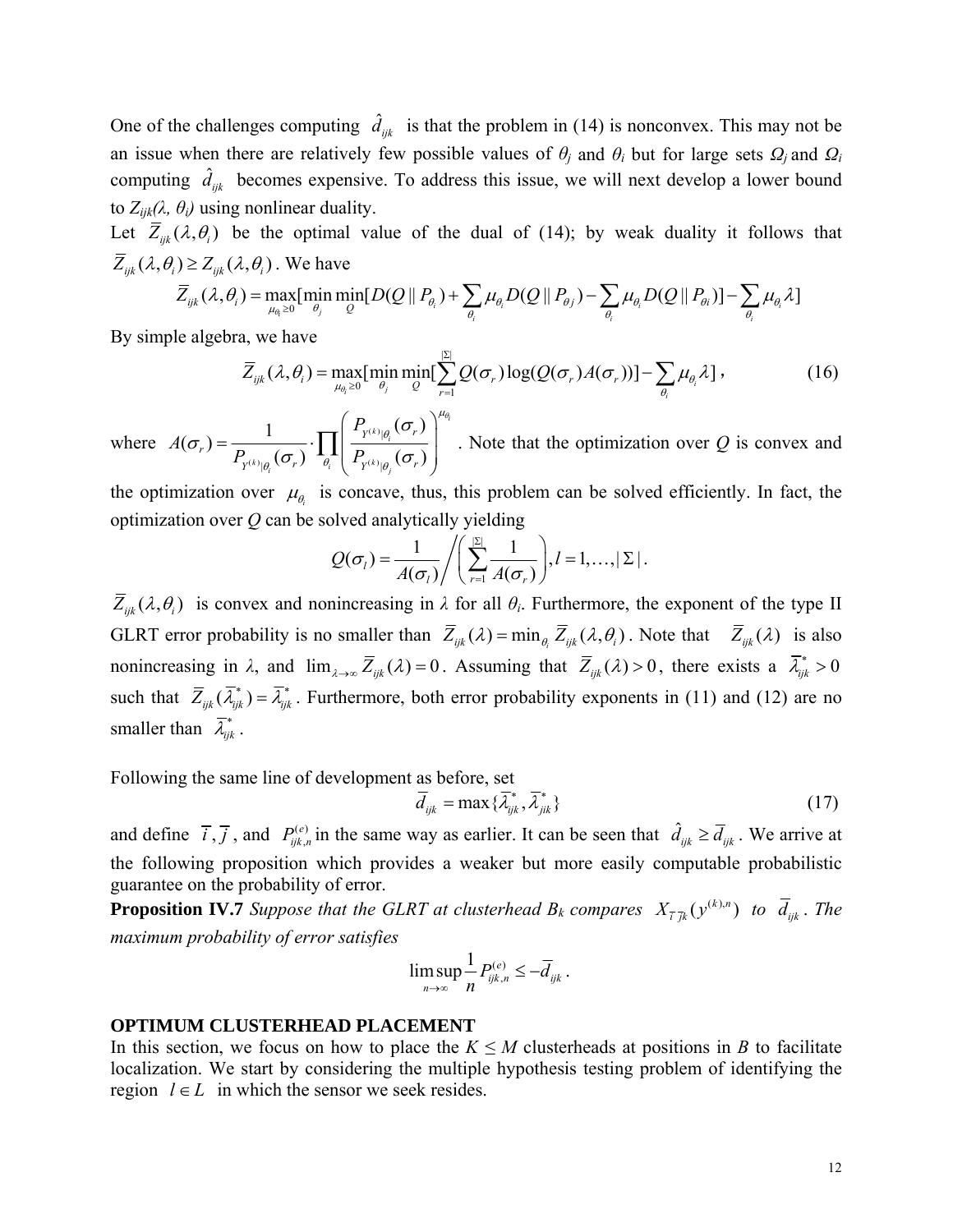#### **A. Multiple composite hypothesis testing**

We assume, without loss of generality, that we have placed clusterheads in positions  $B_1, \ldots, B_K$ , each one making *n* i.i.d. observations  $y^{(k),n} = (y_1^{(k)}, \dots y_n^{(k)})$ . Let  $d_{ijk}$  be the GLRT threshold obtained in the previous section for each region pair (*i, j*)*, i < j*, and clusterhead *k*. Specifically,  $d_{ijk}$  is the Chernoff distance if we compare regions each with a single pdf associated to observations at  $B_k$ ; in that case as we explained earlier we apply the LRT decision rule. If however, one of the hypothesis is composite, i.e., there is a pdf family associated with at least one of the two regions, then we apply the GLRT and the error exponent is obtained from either (15), or (17), depending on which optimization problem we elect to solve.

We make *N−1* binary decisions with the LRT or GLRT rule to arrive at a final decision. Specifically, we first compare  $L_1$  with  $L_2$  to accept one hypothesis, then compare the accepted hypothesis with  $L_3$ , and so on and so forth. For each one of these  $L_i$  vs.  $L_j$  decisions we use a single clusterhead  $B_k$  as detailed in the previous section and the exponent of the corresponding maximum probability of error is bounded by *dijk*. All in all we make *N −1* binary hypothesis decisions.

#### **B. Clusterhead placement**

| max | ∽<br>$\sim$  | (18) |
|-----|--------------|------|
|     | $\mathbf{a}$ |      |

$$
\text{s.t.} \quad \sum_{k=1}^{M} x_k = K \tag{19}
$$

$$
\sum_{k=1}^{M} y_{ijk} = 1, \ i, j = 1, \dots, N, i < j,\tag{20}
$$

$$
y_{ijk} \leq x_k, \ \forall i, j, i < j, k = 1, \dots, M,\tag{21}
$$

$$
\epsilon \le \sum_{k=1}^{M} d_{ijk} y_{ijk}, \ \forall i, j, i < j,\tag{22}
$$

$$
y_{ijk} \ge 0, \ \forall i, j, i < j, \forall k,\tag{23}
$$

$$
x_k \in \{0, 1\}, \ \forall k. \tag{24}
$$

Figure 1. Clusterhead placement MILP formulation.

Our objective is to minimize the worst case probability of error. To that end, for every pair of regions  $L_i$  and  $L_j$  we need to find a clusterhead that can discriminate between them with a probability of error exponent larger than some  $\varepsilon$  and then maximize  $\varepsilon$ . This is accomplished by the mixed integer linear programming problem (MILP) formulation of Figure 1.

In this formulation, the decision variables are  $x_k$ ,  $y_{ijk}$ , and  $\varepsilon$  where  $k = 1, ..., M$ ,  $i, j = 1, ..., N$ ,  $i \le j$ .  $x_k$  is the indicator function of a clusterhead been placed at position  $B_k$ . Equation (19) represents the constraint that *K* clusterheads are to be placed. Constraint (22) enforces that for every region pair there exist a clusterhead *k* with  $d_{ijk}$  larger than  $\varepsilon$ . Let  $x_k^*$ ,  $y_{ijk}^*$ , and  $\varepsilon^*$  ( $k = 1, \ldots, M$ , i,  $j = 1$ *1, . . . , N,*  $i < j$ *)* be an optimal solution of this MILP. Although this problem is NP-hard (Ray et al. 2006), it can be solved efficiently for sites with more than 100 locations by using a special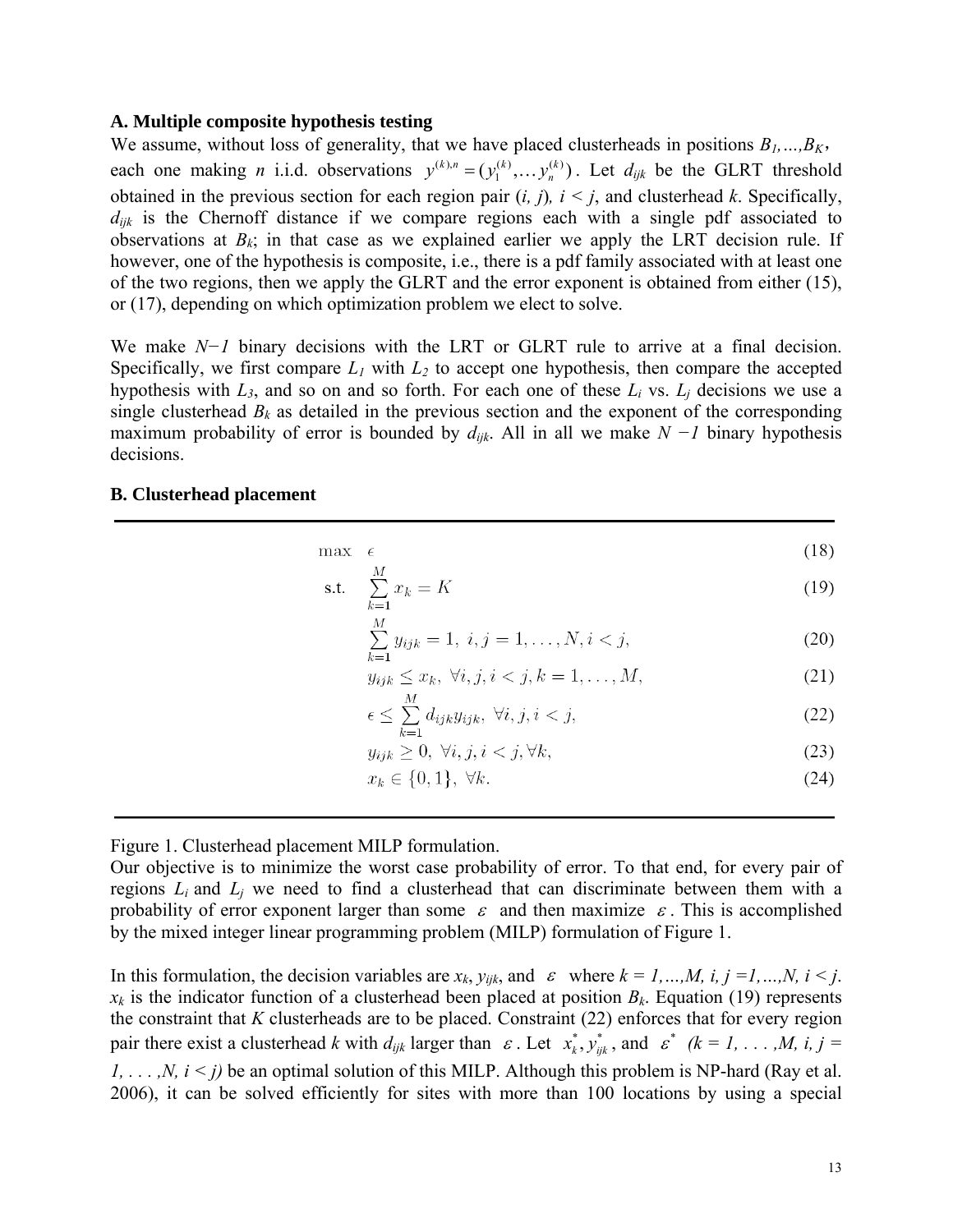purpose algorithm proposed in the sequel.

The next proposition establishes a useful property for the optimal solution and value of the MILP in Figure 1. In preparation for that result consider an arbitrary placement of *K* clusterheads. More specifically, let *Y* be any subset of the set of potential clusterhead positions B with cardinality *K*. Let  $x(Y) = (x_1(Y), \ldots, x_M(Y))$  where  $x_k(Y)$  is the indicator function of  $B_k$  being in *Y*. Define:

$$
\varepsilon(Y) = \min_{\substack{i,j=1,\dots,N \\ i < j}} \max_{k|x_k(Y)=1} d_{ijk} \tag{25}
$$

We can interpret  $\max_{k|x_i(Y)=1} d_{ijk}$  as the best decay rate for the probability of error in distinguishing between locations  $L_i$  and  $L_j$  from some clusterhead in *Y*. Then  $\varepsilon(Y)$  is simply the worst pairwise decay rate.

**Proposition V.1** *For any clusterhead placement Y we have* 

$$
\varepsilon^* \ge \varepsilon(Y) \tag{26}
$$

*Moreover, the selected placement achieves equality; i.e.,* 

$$
\varepsilon^* = \min_{\substack{i,j=1,\dots,N \\ i (27)
$$

*Proof:* Consider the placement *Y* and let

$$
y_{ijk} = \begin{cases} 1, \text{ if } k = \arg \max_{k|x_k(Y)=1} d_{ijk}, & \forall i, j, i < j, \forall k. \\ 0, \text{ otherwise,} \end{cases}
$$

If more than one  $y_{ijk}$  are 1 for a given pair  $(i, j)$ , we arbitrarily set all but one of them to 0 to satisfy Eq. (20). Then

$$
\min_{\substack{i,j \ i
$$

Observe that  $x(Y)$ ,  $y_{ijk}$ 's (as defined above), and  $\varepsilon(Y)$  form a feasible solution of the MILP in Figure 1. Clearly, the value of this feasible solution can be no more than the optimal  $\varepsilon^*$ , which establishes (26).

Next note that (22) is the only constraint on  $\varepsilon$ . So, we have

$$
\varepsilon^* = \min_{\substack{i,j \\ i < j}} \sum_{k=1}^M d_{ijk} y^*_{ijk} = \min_{\substack{i,j \\ i < j}} \sum_{k|x^*_{k}=1}^M d_{ijk} y^*_{ijk} \tag{28}
$$

The second equality is due to (21). The final observation is that the right hand side of the above is maximized when

$$
y_{ijk}^* = \begin{cases} 1, & \text{if } k = \arg \max_{k|x_k^*=1} d_{ijk}, \\ 0, & \text{otherwise}, \end{cases} \forall i, j, i < j, \forall k.
$$

(Again, at most one  $y_{ijk}^*$  is set to 1 for a given  $(i, j)$  pair.) Thus, an optimal solution satisfies the above. This, along with (28) establishes (27). █

As before,  $\max_{k|x|=1} d_{ijk}$  is the best decay rate for the probability of error in distinguishing between locations  $L_i$  and  $L_j$  from some clusterhead in the set  $\overline{Y}^*$ . Then  $\overline{\varepsilon}^*$  is simply the worst such decay rate over all pairs of locations. Moreover, according to Proposition V.1, this worst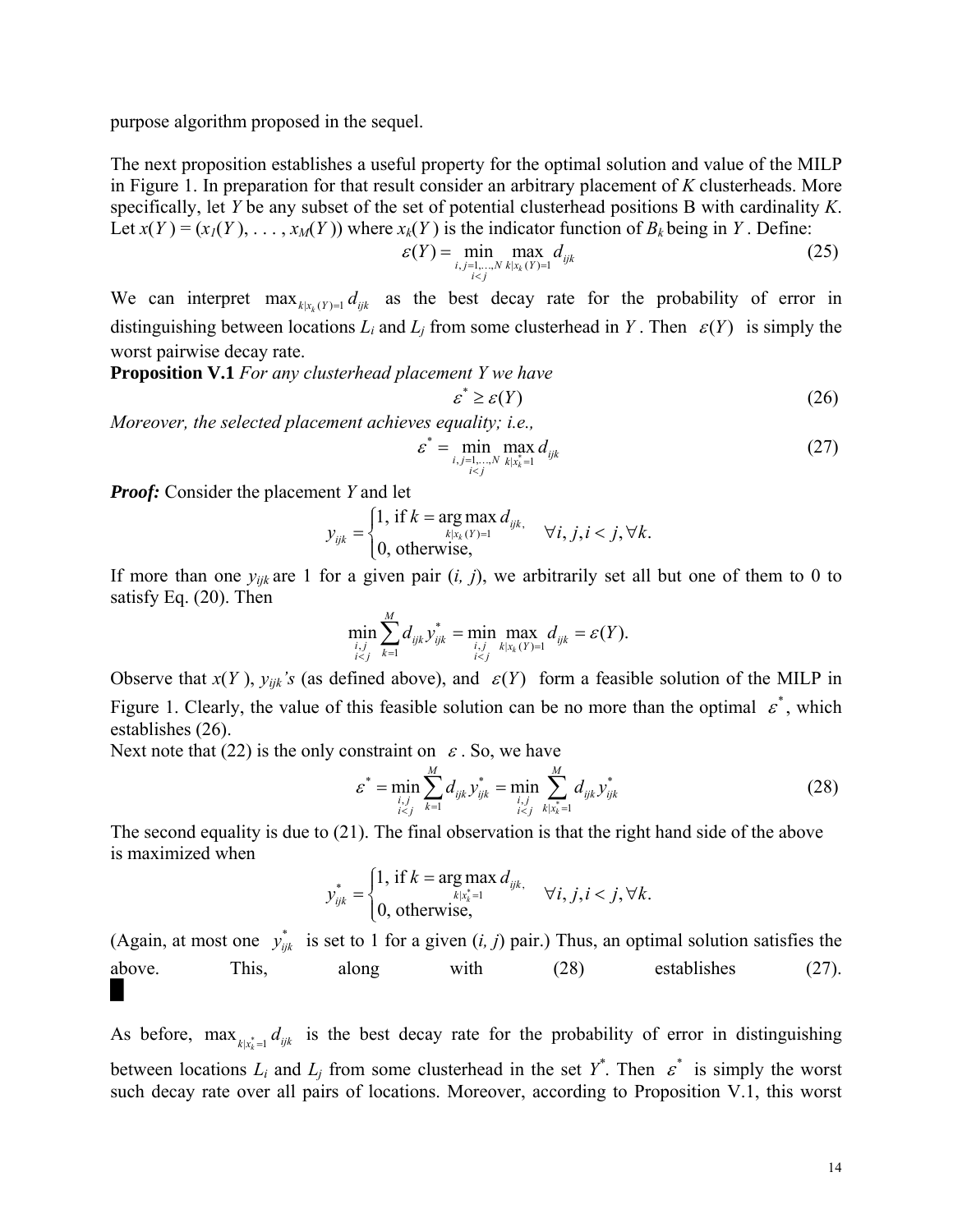decay rate is no worse than the corresponding quantity  $\varepsilon(Y)$  achieved by any other clusterhead placement *Y*.

### **C. Efficient Computation of the Proposed MILP**

In this section, we propose an algorithm that solves the MILP presented in Figure 1 faster than a general purpose MILP-solver such as CPLEX (CPLEX 8.0 2002). Our approach is to construct an alternate formulation of the proposed MILP first, and then solve it using an iterative algorithm. The computational advantage of this approach lies in the fact that we solve a *feasibility* problem in each iteration that contains only  $\ddot{O}(M)$  variables and  $O(N^2)$  constraints instead of  $O(N^2M)$ variables and  $O(N<sup>2</sup>M)$  constraints that appear in the formulation in Figure 1, and thus can be solved much faster.

*1) Alternate Formulation:* Let us sort the  $d_{ijk}$ 's, in nonincreasing order, and let  $b_{ijk}$  denote the index of  $d_{ijk}$ . We let equal distances have the same index. Note that  $b_{ijk}$  is a positive integer upper bounded by *MN(N − 1)/2*. Now consider the MILP problem shown in Figure 2. This problem is actually the MILP formulation of the *vertex K -center problem* (Daskin 1995). The following proposition establishes that the formulations of Figure 1 and Figure 2 are indeed equivalent.

$$
\min \quad \pi \tag{30}
$$

s. t. 
$$
\sum_{k=1}^{M} s_k = K,
$$
 (31)

$$
\sum_{k=1}^{M} t_{ijk} = 1, \quad \forall i, j = 1, \dots, N, i < j,\tag{32}
$$

$$
t_{ijk} \leq s_k, \quad \forall i < j, \ k = 1, \dots, M,\tag{33}
$$

$$
\pi \ge \sum_{k=1}^{\infty} b_{ijk} t_{ijk}, \quad \forall i, j, i < j,\tag{34}
$$

$$
t_{ijk} \ge 0, \quad \forall i, j, k, i < j,\tag{35}
$$

$$
s_k \in \{0, 1\}, \quad k = 1, \dots, M \tag{36}
$$

Figure 2. Equivalent formulation of the MILP of Figure 1.

**Proposition V.2** *Suppose*  $(s^*, t^*, \pi^*)$  *is an optimal solution to the problem in Figure 2. Then*  $(x^*$  $=s^*$ ,  $y^* = t^*$ ,  $\varepsilon^* = d_{i^*j^*k^*}$ ) *is an optimal solution to the MILP problem in Figure 1, where*  $(i^*, j^*, k^*)$  *is such that*  $b_{i^*j^*k^*} = \pi^*$ .

*Proof:* A proof analogous to the one of Prop. V.1 establishes

$$
\pi^* = \max_{\substack{i,j \\ i < j}} \min_{k|s_k^* = 1} b_{ijk} \tag{36}
$$

Let  $(i^*, j^*, k^*)$  be such that  $\pi^* = b_{i^* j^* k^*}$ . Then,  $(x^*, y^*, \varepsilon^*) = (s^*, t^*, d_{i^* j^* k^*})$  is an optimal solution of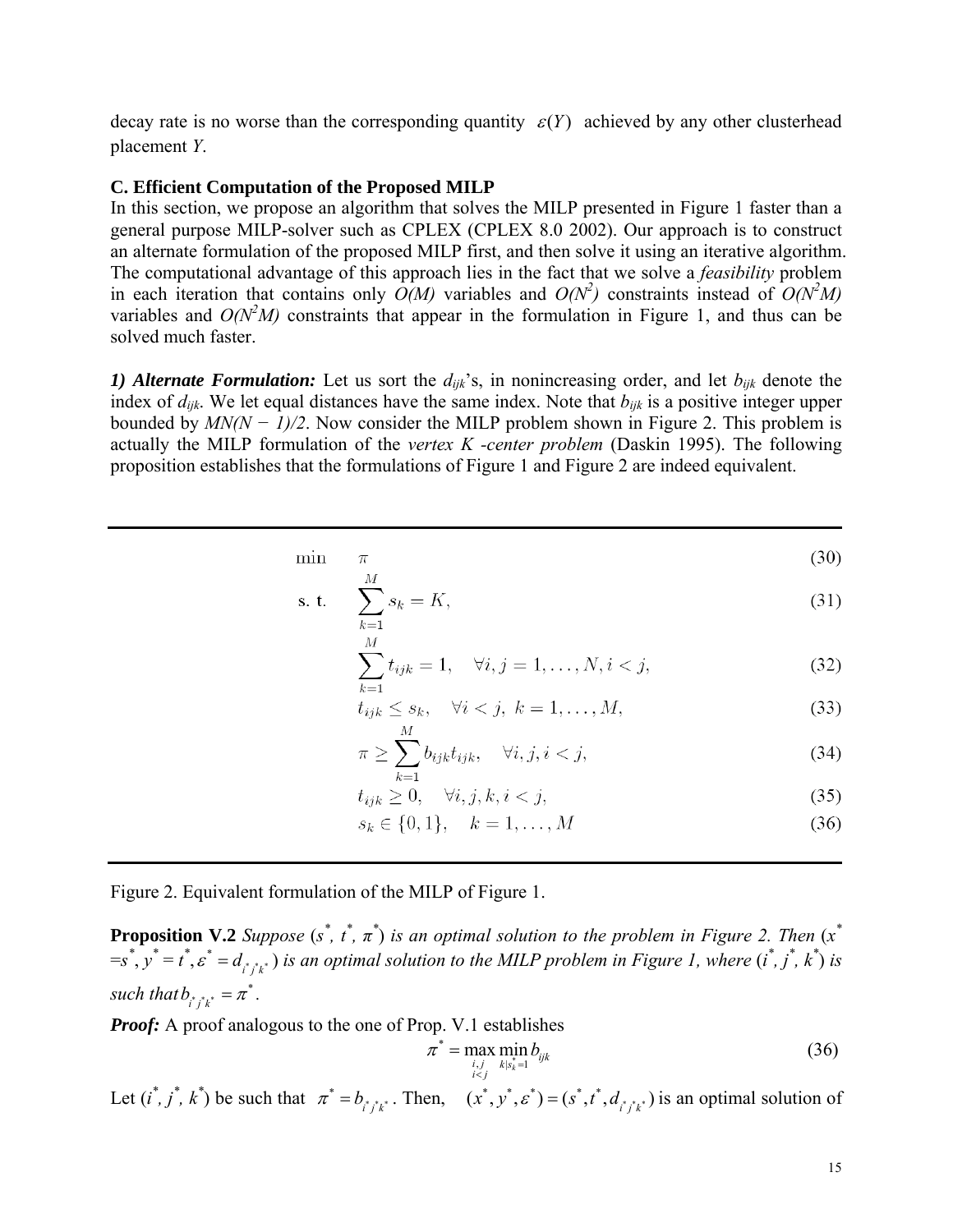the MILP problem in Figure 1. To that end, observe that  $x^*$ ,  $y^*$  satisfy constraints (19)–(21), (23) and (24). Moreover, since  $b_{ijk}$  was defined as the index of  $d_{ijk}$ , Eqs. (29) and (27) imply the optimality of  $(x^*, y^*, \varepsilon^*)$ ; namely, the min-max of the  $d_{ijk}$ 's is equivalent to the max-min of their rank.

We remark that it is also true that there is a corresponding optimal solution to the problem of Figure 2 for every optimal solution to the problem of Figure 1.

*2) Iterative Algorithm:* Proposition V.2 allows us to solve the problem of Figure 2 instead of the problem of Figure 1. So we will concentrate on the former. Our approach is to solve this problem by an iterative *feasibility* algorithm along the lines proposed in (Daskin 1995). In particular, we use a slightly modified version of a *two-phase* algorithm proposed in (IIhan et al. 2006, Ozsoy et al. 2005).

$$
\max \qquad 0 \tag{37}
$$

s.t. 
$$
\sum_{k=1}^{M} c_{ijk} w_k \ge 1, \ \forall i, j = 1, ..., N, i < j,
$$
 (38)

$$
\sum_{k=1}^{M} w_k = K,\tag{39}
$$

$$
w_k \in \{0, 1\}, \quad \forall k = 1, \dots, M,\tag{40}
$$

Figure 3. The feasibility problem. *cijk*'s are defined by Eq. (41).

- 1) Set  $\theta = 1$ .
- 2) Determine  $c_{ijk}$ ,  $\forall i, j, k$  and solve the problem shown in Fig. 3.
	- a) If the problem of Fig. 3 is infeasible, set  $\theta := \theta + 1$  and go to step 2.
	- b) Else, if the problem is feasible, stop.

Figure 4. Iterative feasibility algorithm.

The core idea of the iterative algorithm is to solve the feasibility problem shown in Figure 3. The problem of Figure 3 depends on a parameter  $\theta$  by the following equation:

$$
c_{ijk} = \begin{cases} 1, & \text{if } b_{ijk} \leq \theta, \\ 0, & \text{otherwise.} \end{cases}
$$
 (41)

Intuitively,  $\theta$  represents the index of some  $d_{ijk}$  distance in the nonincreasingly sorted list that we initially created, and the feasibility problem checks whether all pairs of locations can be distinguished (by at least one clusterhead) with an error exponent greater than or equal to the *dijk* distance pointed by  $\theta$ . If not,  $\theta$  is increased, which means that it now points to a smaller  $d_{ijk}$ distance, and the process is repeated. At termination, θ, which corresponds to the largest feasible *dijk* distance, provides the optimal value of the problem in Figure 2. The formal iterative algorithm is shown in Figure 4. It is clear that this algorithm terminates in a finite number of steps. In particular, if  $\theta = MN(N - 1)/2$ , we see that  $c_{ijk} = 1$  for all *i*, *j*, *k*, and the feasibility conditions of problem of Figure 3 are trivially satisfied. Next we show that at termination, we obtain the optimal solution to the problem of Figure 2.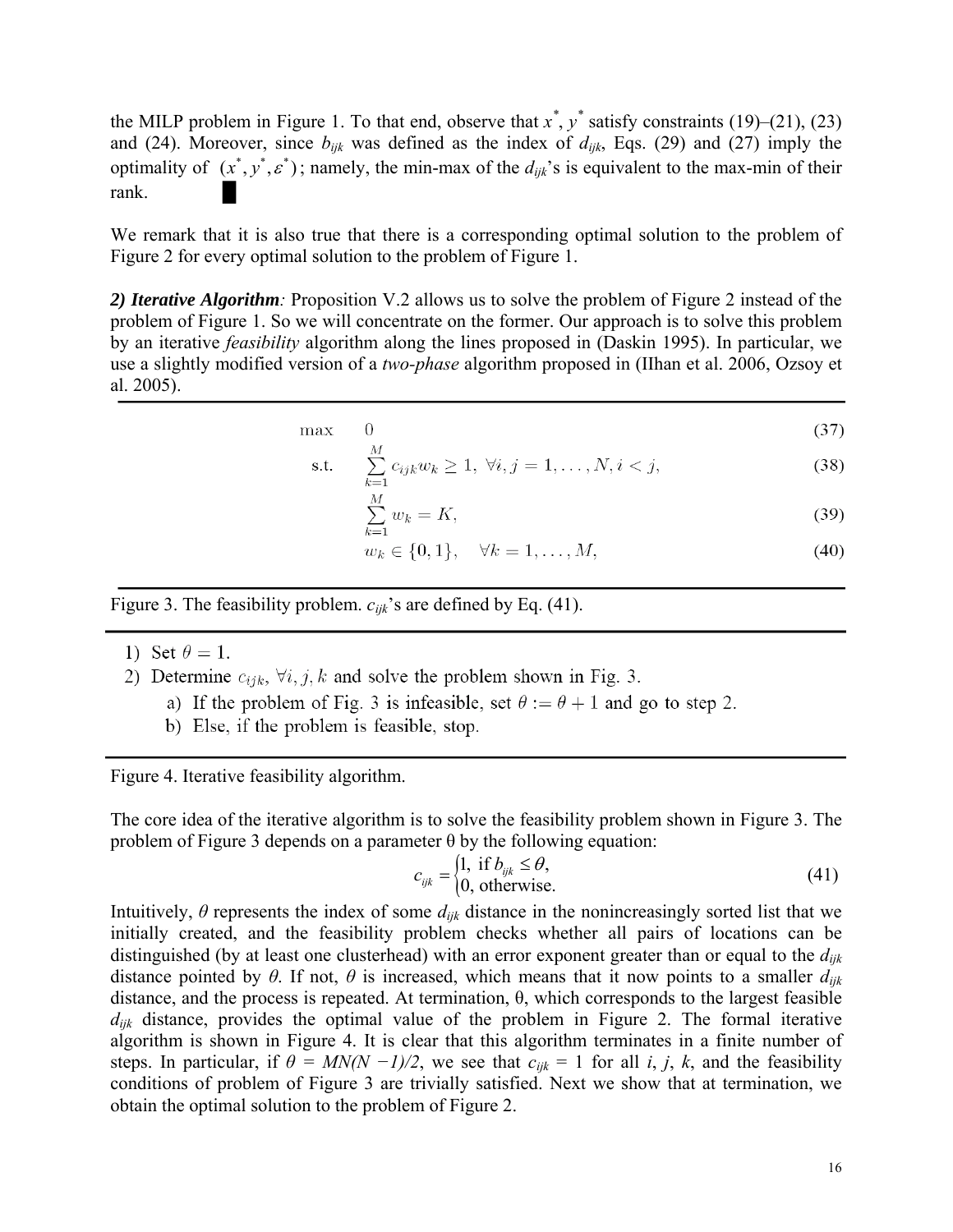**Proposition V.3** *Let*  $\theta^*$  *be the value of*  $\theta$  *when the algorithm of Figure 4 terminates and*  $w^*$  *the optimal solution to problem of Figure 3 at the last iteration. Then s\* = w\* induces an optimal solution to the problem of Figure 2 with optimal objective function value*  $\pi^* = \theta^*$ .

*Proof:* First note that at the last iteration, for any *i, j* ( $i < j$ ), there exists at least one *k* such that  $b_{ijk} = \theta^*$  with  $w_k^* = 1$ ; otherwise the problem is infeasible. Next we construct a feasible solution (*s*<sup>\*</sup>,  $t^*$ ,  $\pi^*$ ) to the problem of Figure 2 as follows. Given a pair  $(i, j)$ , we select one *k* such that  $b_{ijk} = \theta^*$ with  $w_k^* = 1$ . Then we set  $t_{ijk}^* = 1$  and  $t_{ijl}^* = 0$  for any  $l \neq k$ . We repeat this process for all pairs  $(i, j)$ . Finally, we set  $s^* = w^*$  and  $\pi^* = \theta^*$ . Then, the triplet  $(s^*, t^*, \pi^*)$  satisfies all the constraints of the problem of Figure 2 and is therefore a feasible solution.

Next we prove the optimality of  $(s^*, t^*, \pi^*)$  by contradiction. Suppose that there exists a feasible solution  $(\tilde{s}, \tilde{t}, \tilde{\pi})$  to the problem of Figure 2 such that  $\tilde{\pi} < \pi^*$ . Then according to the algorithm in Figure 4, there is a step where  $\theta = \tilde{\pi}$ . This implies that the corresponding problem of Figure 3 was infeasible; otherwise the algorithm would not have increased the value of  $\theta$  beyond  $\tilde{\pi}$ . However, since  $(\tilde{s}, \tilde{t}, \tilde{\pi})$  is feasible for the problem of Figure 2 we have

$$
\tilde{\pi} \geq \sum\nolimits_{k|\tilde{s}_k=1} b_{ijk} \tilde{t}_{ijk} \quad \forall i,j,i
$$

which implies that for all  $(i, j)$  with  $i < j$  there exists at least one  $k$  with  $\tilde{s}_k = 1$  such that  $b_{ijk} \leq \tilde{\pi}$ . Hence,  $w = \tilde{s}$  is feasible for the problem of Figure 3 when  $\theta = \tilde{\pi}$ . We arrived at a contradiction.

To expedite the convergence in the actual implementation, we use the two-phase algorithm shown in Figure 5. In the first part (*LP phase*), we construct the linear programming (LP) relaxation of the problem of Figure 3 by replacing the binary constraint (40) by

$$
w_k \in [0,1], \quad \forall k = 1,\dots,M
$$
\n
$$
(42)
$$

- 
- 1) (LP phase) Set  $l := 1$ ,  $u := \frac{MN(N-1)}{2}$ .<br>2) Let  $\theta := \lceil \frac{l+u}{2} \rceil$ , determine  $c_{ijk} \ \forall i, j, k$  and solve the relaxed version of the problem of Fig.  $3$ .
	- a) If the relaxed version of the problem of Fig. 3 is feasible, set  $u := \theta$ .
	- b) Else, set  $l := \theta$ .
- 3) If  $u-l < 1$ , go to step 4. Else go to step 2.
- 4) (IP phase) If the relaxed version of the problem of Fig. 3 is feasible, set  $\theta := l$ , else set b (if phase) if the related version of the problem of Fig.<br>  $\theta := u$ . Then set  $l := \theta, u := \frac{MN(N-1)}{2}$ .<br>
5) Determine  $c_{ijk}$ ,  $\forall i, j, k$  and solve the problem of Fig. 3.
- - a) If the problem of Fig. 3 is infeasible, set  $l := \theta, \theta := \lceil \frac{l+u}{2} \rceil$  and go to step 5.
	- b) Else, if the problem is feasible
		- i) If  $\theta \neq u$ , set  $u := \theta, \theta := \lceil \frac{l+u}{2} \rceil$  and go to step 5.
		- ii) Otherwise, stop.

Figure 5. Two-phase iterative feasibility algorithm.

Then we solve the relaxed problem and compute the smallest integer  $\theta = \theta_0$  such that the LP relaxation is feasible. In the second part (*IP phase*), we compute  $\theta^*$  by executing the iterative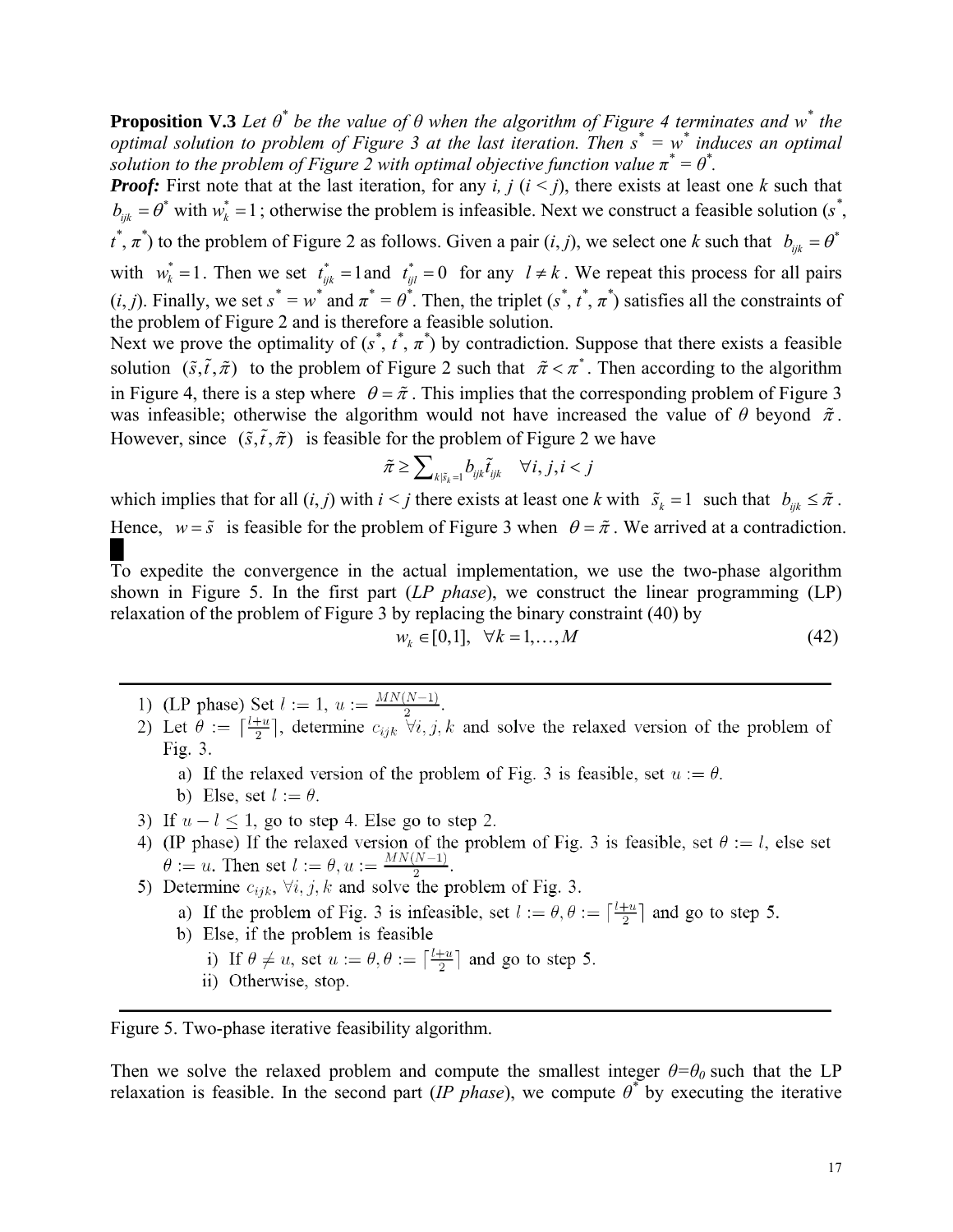algorithm starting from  $\theta = \theta_0$ , but this time we solve the integer programming problem instead of the LP relaxation. The important difference between our algorithm and the algorithm proposed in (IIhan et al. 2006, Ozsoy et al. 2005) is that we employ binary search both in the LP-phase and IP-phase whereas the authors of (IIhan et al. 2006, Ozsoy et al. 2005) use linear search in the LP-phase. Our use of binary search in the IP-phase further decreases the computation time for large problem instances almost by an order of magnitude.

#### **D. Performance guarantee**

We will use the decision rule outlined in the beginning of this section and for every region pair (*i*, *j*) we will rely on the best positioned clusterhead  $B_{\kappa}$  to make the corresponding decision. The

following theorem establishes a performance guarantee.

**Proposition V.4** Let  $x^*$ ,  $y^*$  be an optimal solution of the MILP in Figure 1 with corresponding *optimal value*  $\varepsilon^*$ . Place clusterheads according  $Y^* = \{B_k | x_k^* = 1\}$  and for every  $(i, j)$  select one *clusterhead with index*  $k_{ij}^*$  so that  $y_{ijk_{ij}}^* = 1$ . Then, the worst case probability of error for the

*decision rule described in the beginning of this section,*  $P_n^{(e), opt}$ , *satisfies* 

$$
\limsup_{n \to \infty} \frac{1}{n} \log P_n^{(e), opt} \le -\varepsilon^* \tag{43}
$$

*Proof:* Recall the results of Theorem. IV.1 and Propositions IV.6 and IV.7 for the case where *dijk* is defined either by (4), (15), or by (17), respectively. Define  $(\overline{i}, \overline{j})$  as in the previous section. The clusterhead with index  $k_{ij}^*$  will use the GLRT which compares  $X_{\bar{i}}_{\bar{j}}(y^{(k_{ij}^*)}$  $X_{\bar{i}}_{\bar{j}} \bar{j}_{k_{ij}^{*}}(y^{(k_{ij}^{*}),n})$  to  $d_{ijk_{ij}^{*}}$ , thus, achieving a maximum probability of error with exponent no smaller than  $d_{ijk_{ij}}$ . Now, for every *i* and  $j \neq i$  define  $E_n(i, j)$  as the event that the GLRT employed by the clusterhead at  $B_{k_{ij}^*}$  will decide  $L_j$  under  $P_{\theta_i}$ . For all  $\delta_n > 0$  and large enough *n* we have

$$
P_{\theta_i}[\text{error}] \le P_{\theta_i}[\bigcup_{j \neq i} E_n(i,j)] \le \sum_{j \neq i} e^{-n(d_{ijk_j^*} + \delta_n)} \le (N-1)e^{-n(\varepsilon^* + \delta_n)}
$$

The 2nd inequality above is due to Thm. IV.1 or Props. IV.6, or IV.7 and the last inequality above is due to (27). Since the bound above holds for all *I* we obtain (43). █

### **LOCALIZATION DECISIONS**

In this section we consider the implementation of the decision rule described in the previous section. We assume that the WSN has a single gateway. We seek to devise a distributed localization algorithm in order to minimize the information that needs to be exchanged between clusterheads and the gateway. The primary motivation is that in WSNs communication is, in general, more expensive than processing. For the remainder of this section we will assume that the clusterheads and the gateway form a connected network. Otherwise, one can simply add a sufficient number of relays.

#### **A. Centralized approach**

We first describe a naive, centralized, approach. Every clusterhead observes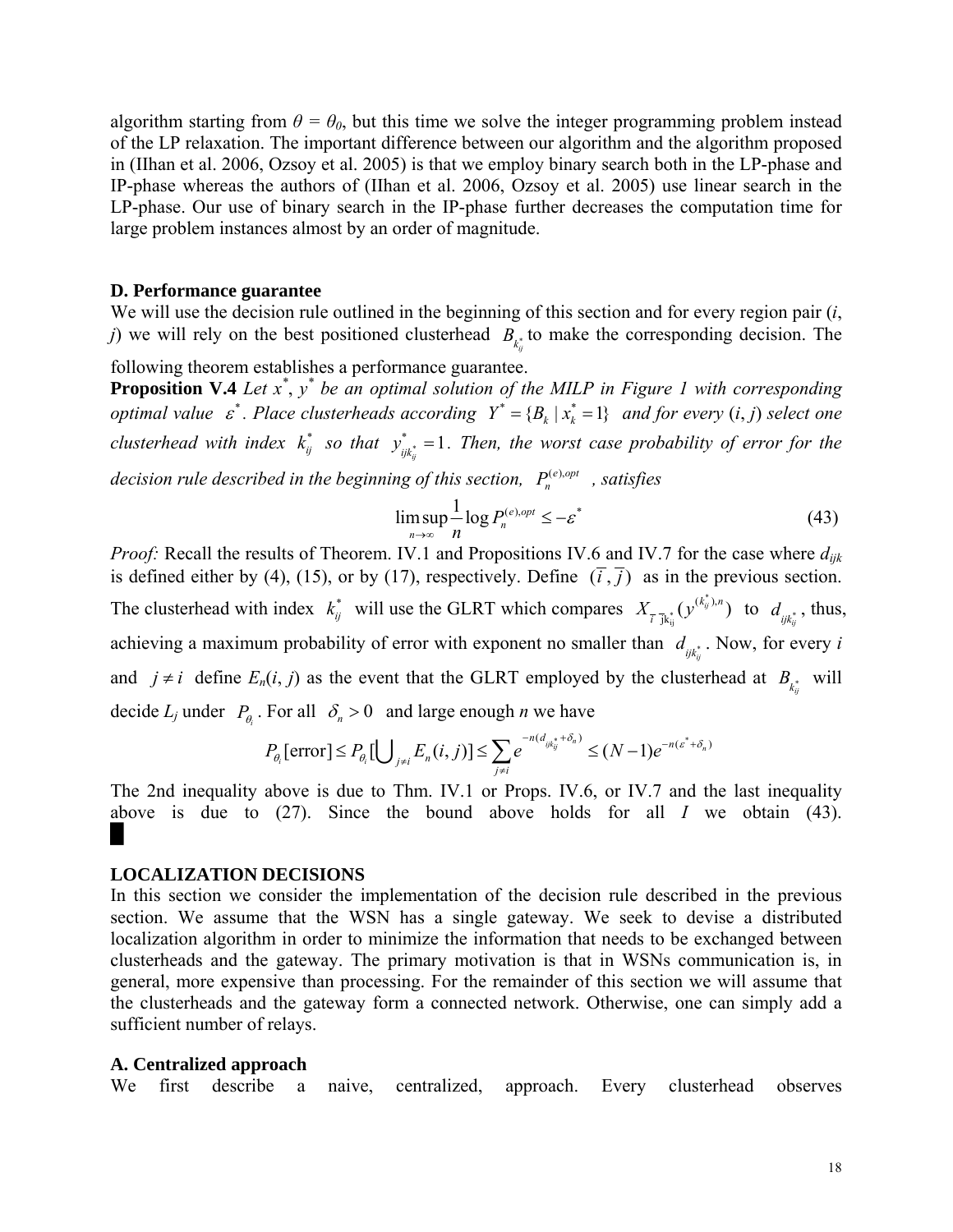$y^{(k),n} = (y_1^{(k)},..., y_n^{(k)})$  and transmits this information to the gateway. The clusterheads do not need to store anything and perform no processing; they are simple sensors that transmit their measurements. Letting  $S_l$  the message size (in bits) needed to encode the measurement  $y_l^{(k)}$ , for some *l*, the total amount of information that needs to be transported is  $O(S_1 nK)$  bits. Each one of these bits has to be sent over multiple hops to reach the gateway; in the worst case over *K* hops. Thus, the worst case communication cost is  $O(S_1 nK^2)$  bits. Once this information is received, the gateway can apply the decision rule discussed in the previous section to identify the region at which the sensor in question resides.

## **B. Distributed approach**

In this subsection we describe a distributed implementation for the decision rule. We start with an arbitrary pair of regions, say  $L_1$  vs.  $L_2$ . The clusterhead at  $B_{k_{1,2}^*}$  based on the observations  $y^{(k_{12}^*)^n}$ uses the GLRT to make the decision; let  $L_l$  be the hypothesis accepted. The clusterhead at  $B_{\kappa_{l,2}^*}$ sends the information that  $l_l$  is accepted to the clusterhead at  $B_{k_{n,s}^*}$  which follows up with the decision  $L_{l_1}$  vs.  $L_3$ , and so on and so forth. Let now  $L_{l_i}$  denote the hypothesis accepted at stage *i* of the algorithm, for  $i = 1,..., N - 1$ , where we set  $l_0 = 1$ . At the *i*-th stage, the clusterhead at  $B_{k_{i_{i-1},(i+1)}^*}$  makes the decision  $L_{l_{i-1}}$  vs.  $L_{i+1}$  and sends the result to the clusterhead at  $B_{k_{i,i}(i+2)}$ , where the clusterhead at  $B_{k_{N-1}(N+1)}$  is the gateway. All in all this procedure takes *N*−*1* stages and  $L_{l_{N-1}}$ is the final accepted hypothesis.

Each clusterhead is responsible for a set of region pairs and needs to store the corresponding pdfs and thresholds *dijk* as well as the necessary information to decide where to forward its decision. At every stage *i* = *1, . . . ,N−1* it takes *O*(*n*) work to perform the GLRT, yielding an overall *O*(*nN*) processing effort distributed to the *K* clusterheads. In terms of communication cost, *N−1* messages get exchanged each consisting of *O*(log*N*) bits needed to encode the decision. Each of these messages can, in the worst case, be sent over  $O(K)$  hops if two distant clusterheads need to communicate, yielding an overall worst case communication cost of *O*(*KN* log*N*). However, one can sequence the regions in such a way that geographically close regions are close in the sequence. As a result, it will often be the case that clusterheads responsible for region pairs close in the sequence will be geographically close resulting in messages between clusterheads traveling a few hops. It follows that the overall communication cost will often be *O*(*N*log*N*).

| TABLE I COMPARING THE CENTRALIZED AND DISTRIBUTED APPROACHES. |  |  |  |
|---------------------------------------------------------------|--|--|--|
|---------------------------------------------------------------|--|--|--|

|             | Communication cost (bits)                    | Processing cost                    |
|-------------|----------------------------------------------|------------------------------------|
| Centralized | $O(S_1 n K^2)$                               | $O(nN)$ at the<br>gateway          |
| Distributed | worst: $O(KN \log N)$<br>best: $O(N \log N)$ | $O(nN)$ at the<br>$K$ clusterheads |

Based on the preceding analysis, Table I compares the centralized and distributed approaches. In the distributed case we report both the best and worst case in terms of the communication cost based on the discussion in this subsection. Some observations are in order. The total processing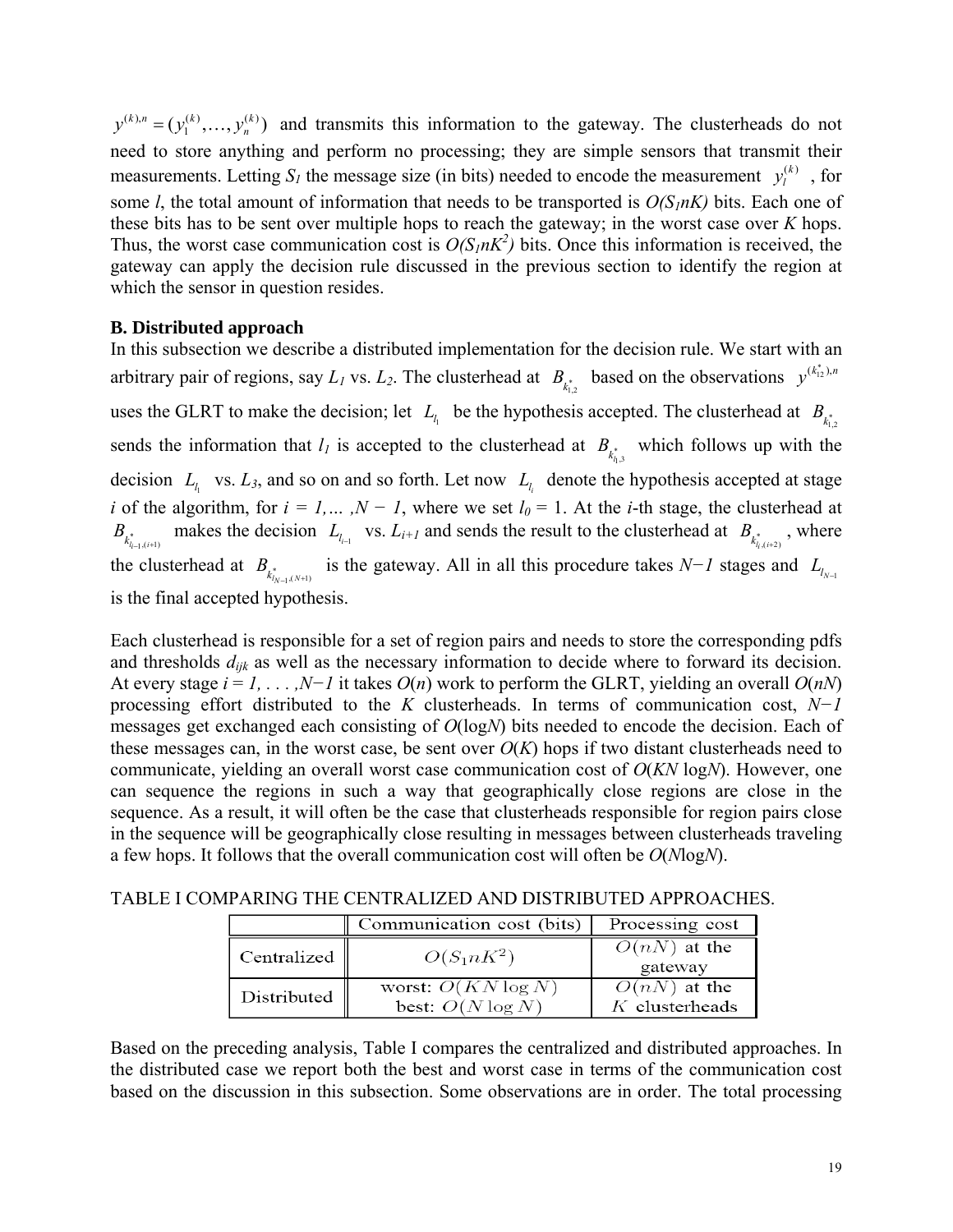cost is the same for both approaches but in the distributed case the work is distributed among the *K* clusterheads. To compare the communication costs note that typically  $K = O(N)$  to ensure reasonable performance (e.g., one clusterhead for a fixed number of regions). Moreover,  $S_l$  is the message size for the raw measurements at a clusterhead corresponding to a packet sent from the transmitting sensor, while *n* can be large enough (e.g., 20-30) so that the probability of error becomes small enough. It follows that  $O(N \log N)$  is much preferable to  $O(S_1 nK^2)$ .

Note that both the centralized and the distributed approach guarantee the performance of the system obtained in Prop. V.4, i.e., the savings from the distributed approach come with no performance loss.

# **TESTBED AND EXPERIMENTAL RESULTS**

Next, we provide experimental results from a localization testbed we have installed at Boston University (BU) see Figure 6. We have appropriately named our system the *Boston University Statistical Localization System (BLoc)* (http://pythagoras.bu.edu/bloc/index.html). The testbed has a web interface through which one can poll a specific WSN node (identified by an ID). The system responds with a building floor map like the one shown in Figure 7 highlighting the room number and the region where the node was found.



Figure 6. Floor plan for the bestbed.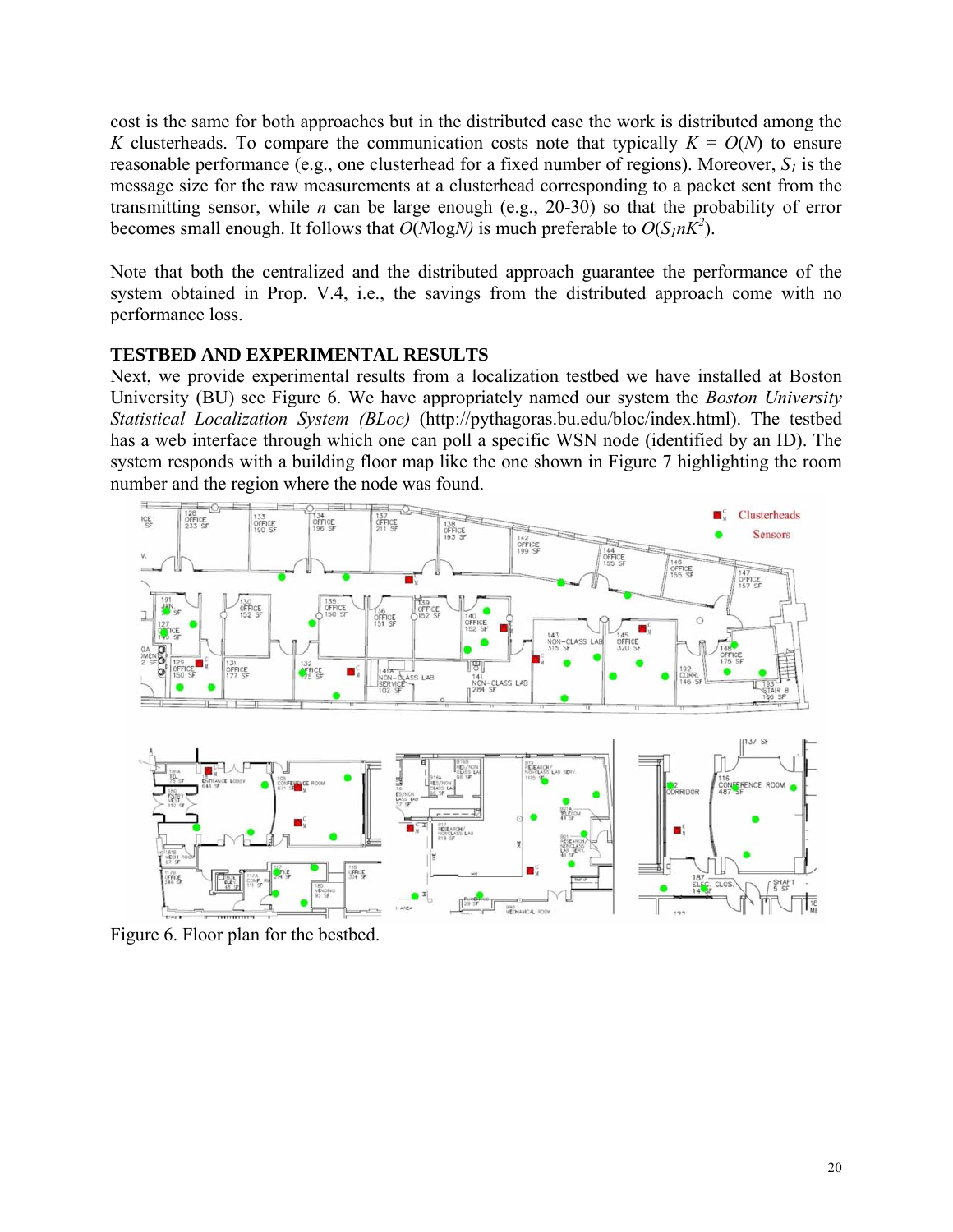

Figure 7. A sample response from BLoc.

The testbed uses MICAz motes manufactured by Crossbow Inc. We covered 16 rooms and corridors and defined 60 regions. Within each region we placed a mote on some furniture or on the wall. These 60 positions make up the set *B* of possible clusterhead positions. Hence, in our testbed  $N = M = 60$  and  $B_j$  can be thought as the center of  $L_j$ . All 60 motes are connected to a base MICAz through a mesh network. The base mote is docked on a programming board which is connected to a laptop acting as a server.

The experimental validation of our localization approach can be divided into the five phases outlined in Figure 8. Phase 1 can be carried out automatically by scheduling the motes so that when one is broadcasting the others are listening. For Phase 2 we construct our pdf databases by measuring 200 packets for each pair of motes sent over two frequency channels and with two different power levels. The pdfs were estimated by histograms, and for each pdf we define an interval  $[m_{ik} - \hat{m}_{ik}, m_{ik} + \hat{m}_{ik}]$  and select points  $\theta_{j,1}, \dots, \theta_{j,k}$  in this interval. We construct the family  $\{P_{Y^{(k)}|\theta_j}(y), \theta_j \in \Omega_j\}$  so that the *l*-th member has the same shape as  $P_{Y^{(k)}|\theta_j}(y)$  but a mean equal to  $\theta_{j,l}$ , for  $l = 1,...,R$ .  $\hat{m}_{jk}$  is selected appropriately so that the union over *j*, *k* of the intervals  $[m_{jk} - \hat{m}_{jk}, m_{jk} + \hat{m}_{jk}]$  is maximized and there is no overlap. In the optimal placement obtained in Phase 4 we used 12 clusterheads to achieve a small enough probability of error and have some built-in redundancy in the clusterhead network.

- 1) For each pair of positions  $(B_k, B_j)$  estimate the pdf  $p_{\mathbf{Y}^{(k)}|B_i}(\mathbf{y})$  of RSSI at  $B_k$  when the mote at  $B_i$  is transmitting. Let  $m_{ik}$  the corresponding mean.
- 2) For each  $(B_k, B_j)$  construct a pdf or a pdf family  $\{p_{\mathbf{Y}^{(k)}|\theta_i}(\mathbf{y}), \theta_j \in \Omega_j\}$  to characterize transmissions from positions within  $L_j$ .
- 3) Compute the exponent  $d_{ijk}$  as described in Sec. IV.
- 4) Determine the clusterhead placement by the algorithm in Sec. V-B.
- 5) Determine the location of any mote in the coverage area by the decision rule of Sec. V-A.

Figure 8. Phases of the experimental validation.

We obtained results for three versions of the localization system. We made 100 localization tests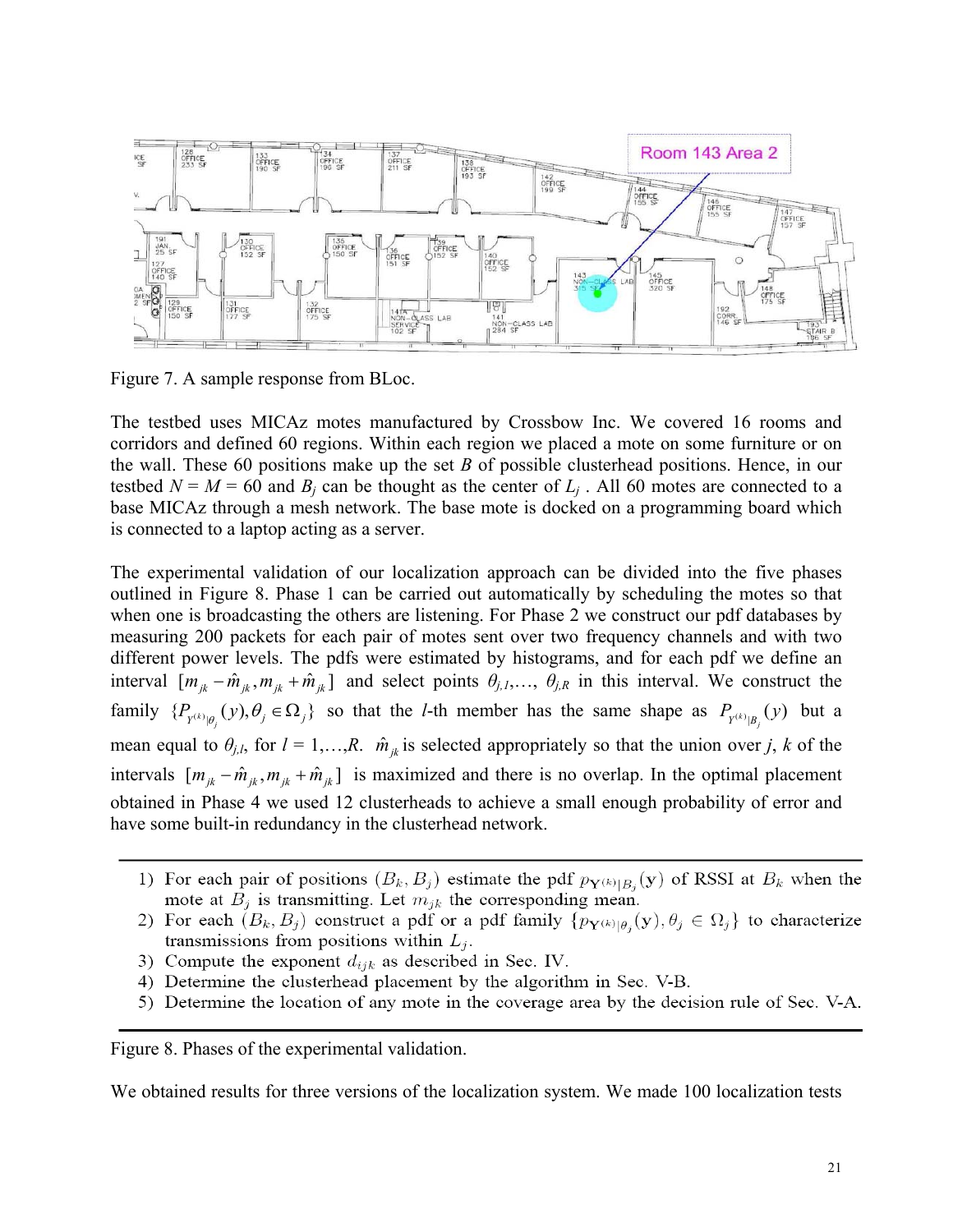in positions spread within the covered area. Each test used 20 packets (RSSI measurements) broadcasted by the mote to be located (5 over each channel and power level pair for the 2F2P cases described below). In Version 1 the mote we want to locate transmits packets at a single frequency and a single power level and the system uses the GLRT (we write 1F1P − G to indicate Ver. 1 in Figure 9) to determine the region where the mote resides based on RSSI observations at the clusterheads. In Version 2 (denoted by 2F2P −G) RSSI observations are made for packets transmitted in two different frequencies and two different power levels and the GLRT is again used. Version 3 (denoted by  $2F2P - L$ ) is identical to Version 2 but the LRT rather than the GLRT is used where every region is represented by just the pdf observed in Phase 1 (rather than a pdf family). For each Version 1–3 results are reported in Figure 9(a)–(c), respectively. In each of these figures we plot the histogram of the error distance (in inches) based on 100 trials. If the system identifies region  $L_j$  as the one where the transmitting mote is located then the error distance is defined as the distance between the transmitting mote and  $B_j$ . For each system we also report the corresponding mean error distance  $(\bar{D}_e)$ . We stress that for each trial the location of the transmitting mote is randomly selected and is almost never the one at which RSSI measurements have been made in Phase 1.

The results show that the 2F2P−G system, which exploits frequency and power diversity, outperforms the 1F1P−G system. Clearly, RSSI measurements at multiple power and frequency levels contain more information about the transmitter location. Also, the 2F2P−G system outperforms the 2F2P −L system which uses the standard LRT decision rule. This demonstrates that, as envisioned, the GLRT provides robustness leading to better performance. The issue with the LRT is that a single pdf can not adequately represent a relatively large region. We also note that the total coverage area was 5258 feet<sup>2</sup>, that is, about 87 feet<sup>2</sup> per region. With a mean error distance of  $\overline{D}_e$  = 8 feet the mean area of "confusion" was  $8^2 = 64$  feet<sup>2</sup>. From these results it is evident that we were able to achieve accuracy on the same order of magnitude as the mean area of a region. That is, the system was identifying the correct or a neighboring region most of the time. Put differently, we can say that the achieved mean error distance is about the same as the radius of a region, defined as radius =  $\sqrt{\text{area}}$  (for our experiments  $\sqrt{87}$  = 9.3 feet which is in fact larger than the mean error distance of 8 feet). We used a clusterhead density of 1 clusterhead per  $5258/12 = 438$  feet<sup>2</sup>. Note that our system is *not* localizing based on "proximity" to a clusterhead; one clusterhead corresponds to about 5 regions thus resulting in cost savings compared to proximity-based systems that need a higher density of observers.

For comparison purposes, we also used the same testbed and the exactly same tests with the stochastic trilateration method of (Patwari et al. 2003). (Patwari et al. 2003) assumes that the RSSI (in db) at  $B_k$  when the mote at  $B_j$  is transmitting, say  $Y(k) | B_j$ , is a random variable with a Gaussian distribution. The mean of RSSI satisfies the path loss formula  $\overline{Y}^{(k)} | B_j = Y_0 - 10n_p \log_{10}(\zeta_{kj}/\zeta_0)$ , where  $\zeta_{ij}$  is the distance between  $B_k$  and  $B_j$  and  $\zeta_0$  is a normalizing constant. From prior measurements we obtained  $n_p = 3.65$  and  $Y_0 = -48.62$  dBm for  $\zeta_0$  = 3 feet. The location estimation is obtained by maximum likelihood estimation. Applying this method and using our clusterheads in the exactly same position as before resulted in a mean error distance of 341.72 inches (29 feet) which is much larger (a factor of 3.6) than the 8 feet obtained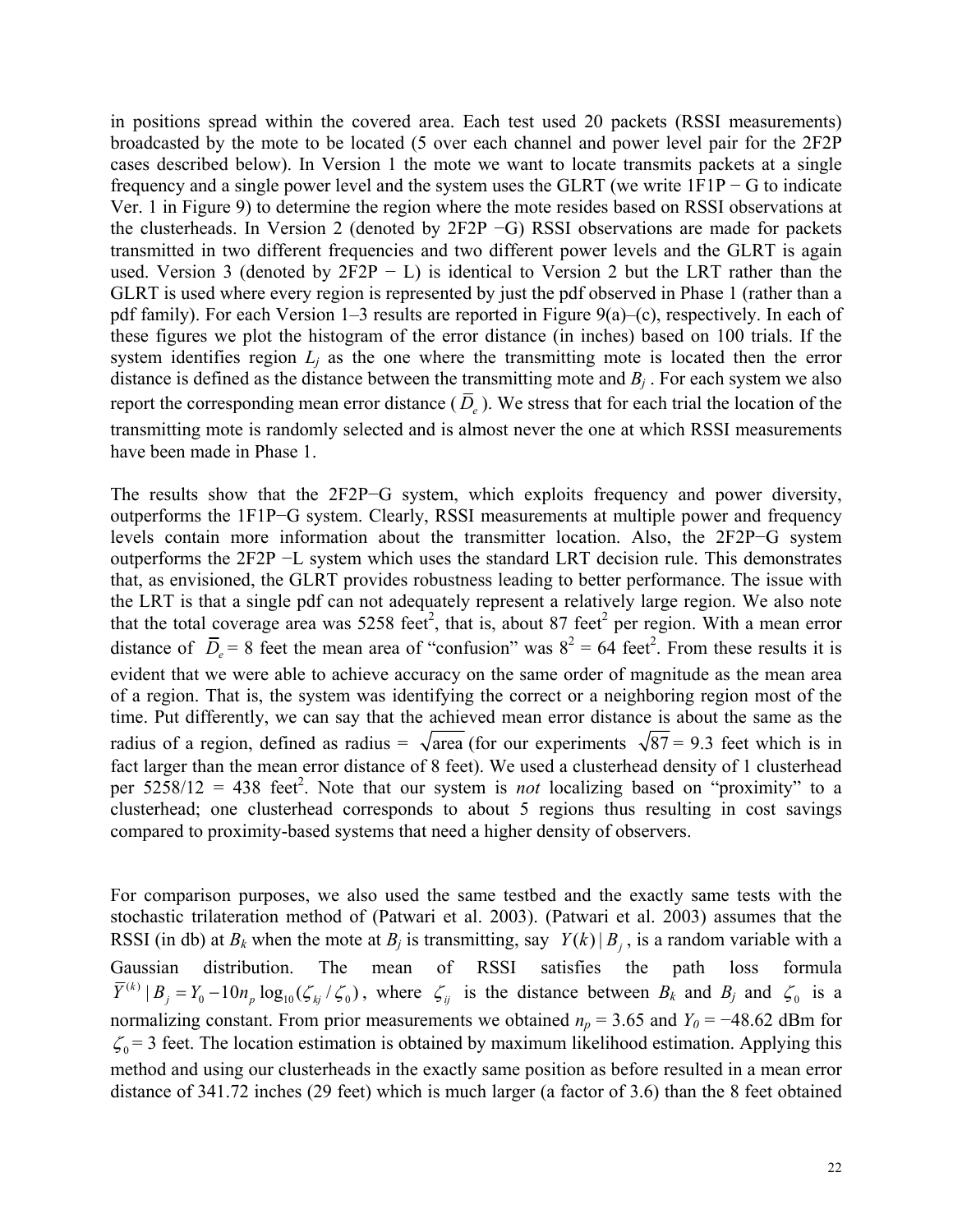by our method.



Figure 9. Results for various versions of the system.

These results raised the question whether smaller regions can lead to better accuracy. To that end, we placed 12 motes on a table (two rows of 6 motes each). Two neighboring motes in one row (or in one column) were 6 inches apart. We defined a  $36$  inches<sup>2</sup> region around each mote and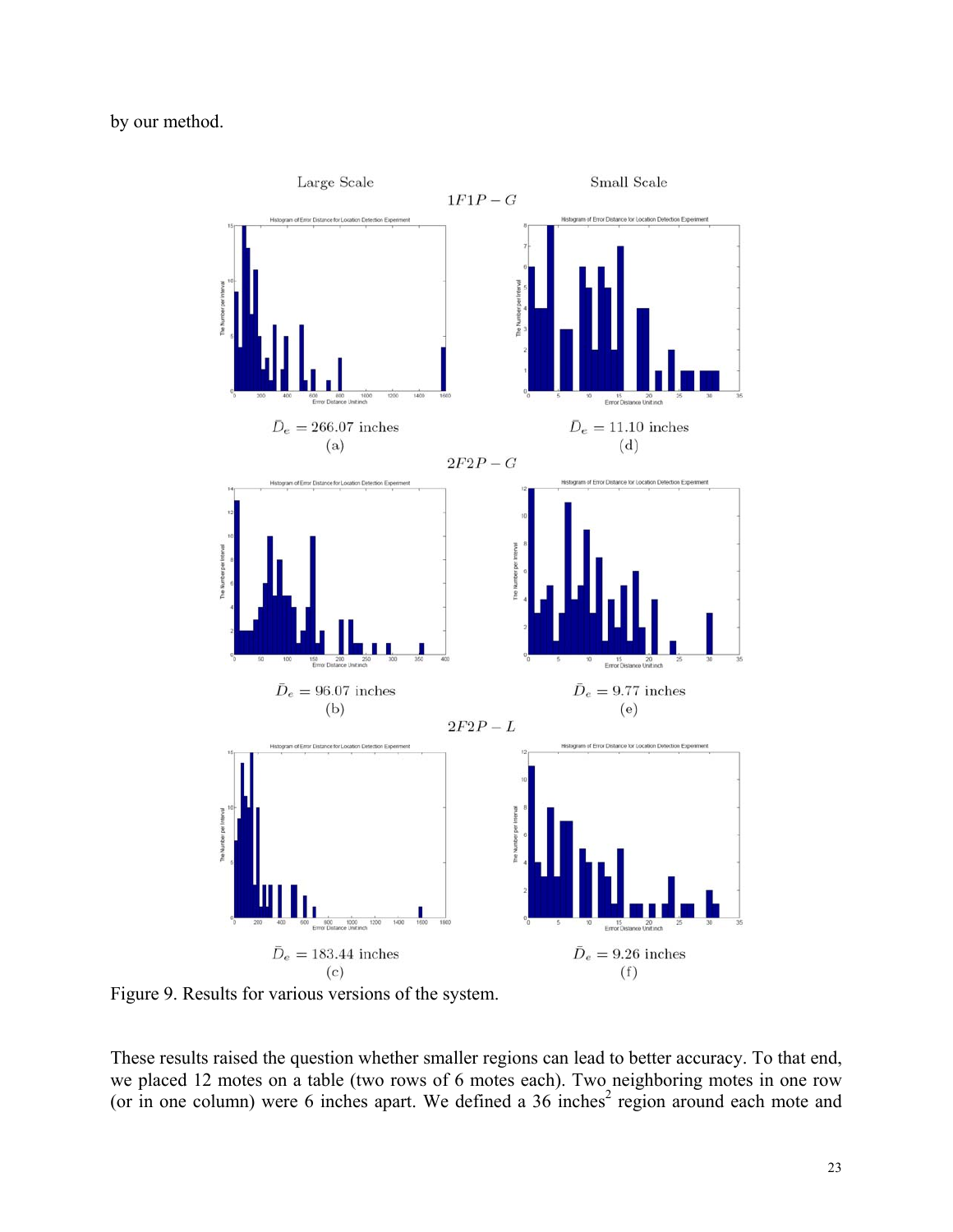followed the exactly same procedure as before. The results of this "small scale" localization experiment are in Figure 9(d)–(f). As before frequency and power diversity improve performance. Here, however, the GLRT does not make a difference compared to LRT and this is because every region is small enough. With the LRT we can achieve a mean error distance of 9.26 inches, that is, we can again achieve an accuracy on the same order of magnitude as the mean area of a region.

## **CONCLUSIONS**

We have presented a unified robust and distributed approach for locating the area (region) where sensors of a WSN reside. We posed the problem of localization as a multiple hypothesis testing problem and proposed a combined LRT- or GLRT-based decision rule depending on the appropriate probabilistic characterization of a region.

We developed asymptotic results on the type I and type II error exponents which are critical in posing and solving the problem of optimally placing a given number of clusterheads to minimize the probability of error. We devised a mixed integer linear programming formulation to determine the optimal clusterhead placement, and a fast algorithm for solving it. We evaluated the scalability of the proposed MILP as well as the quality of the resultant placement. Our implementation of the proposed fast algorithm shows that the proposed MILP is capable of solving realistic problems within reasonable time-frames. Furthermore, we proposed a distributed approach to implement our localization algorithm and demonstrated that this can lead to savings in the communication cost compared to a centralized approach.

We validated our approach using testbed implementations involving MICAz motes manufactured by Crossbow. Our experimental results demonstrate that a combined LRT- and GLRT-based system provides significant robustness (and improved performance) compared to a simpler LRT-based system. Furthermore, our approach leads to significantly improved accuracy compared to a stochastic trilateration technique like the one in (Patwari et al. 2003). We showed that we can achieve an accuracy on the same order of magnitude as the mean radius, which is the best possible accuracy one can achieve with a discrete system. As a result, smaller regions (and more clusterheads) lead to better accuracy but at the expense of more initial measurements (training) and a higher equipment cost. This provides a rule of thumb for practical systems: define as small regions as possible given a tolerable amount of initial measurements and cost.

## **ACKNOWLEDGMENTS**

We would like to thank Binbin Li for implementing the stochastic trilateration approach which was compared to ours.

# **APPENDIX A: UPPER BOUND FOR BINARY CASE**

**Theorem A.1**  $P_n^{(e)} \leq e^{-nd_{ijk}}$  for all n.

*Proof:* From our assumption that  $y_1^{(k)}, \ldots, y_n^{(k)}$  are i.i.d, we have

$$
X_{ijk}(y_1^{(k)},\ldots,y_n^{(k)}) = \sum_{i=1}^n X_{ijk}(y_i^{(k)})
$$
\n(44)

Since ML rule rejects  $L_j$  if the likelihood ratio is greater than 0, for any  $n$ ,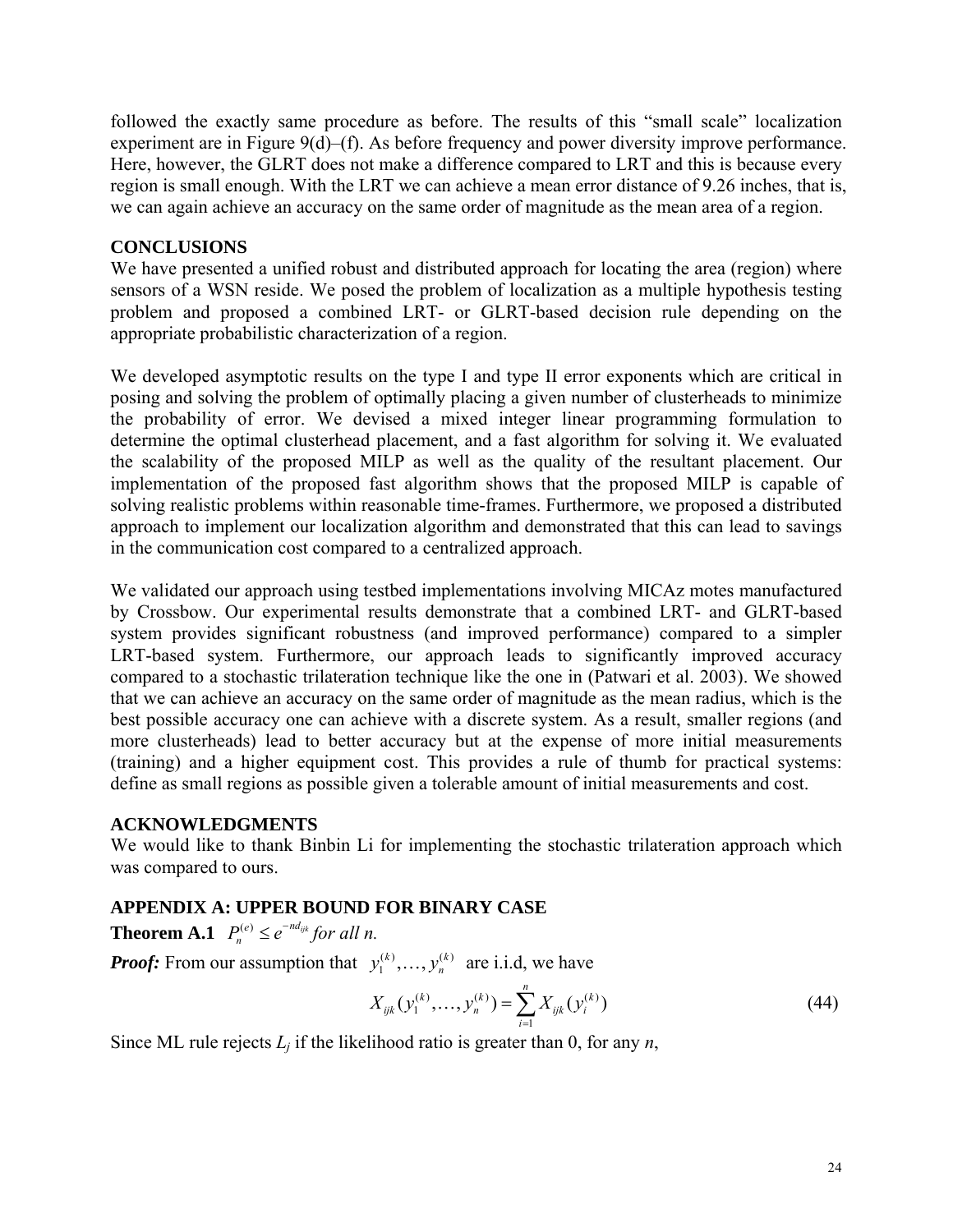$$
\beta_{n} = P_{L_{j}}[X_{ijk}(y_{1}^{(k)},...,y_{n}^{(k)}) > 0]
$$
\n
$$
= P_{L_{j}}[\lambda \cdot X_{ijk}(y_{1}^{(k)},...,y_{n}^{(k)}) > \lambda \cdot 0]
$$
\n
$$
= P_{L_{j}}[e^{\lambda \sum_{i=1}^{n} X_{ijk}(y_{i}^{(k)})} > e^{\lambda \cdot 0}]
$$
\n
$$
\leq E_{L_{j}}[e^{\lambda \sum_{i=1}^{n} X_{ijk}(y_{i}^{(k)})}]
$$
\n
$$
= \left[E_{L_{j}}[e^{\lambda X_{ijk}(y_{i}^{(k)})}] \right]^{n}
$$
\n
$$
= e^{\lambda \cdot x_{ijk}(y_{i}^{(k)})}]
$$

Optimizing with respect to  $\lambda$  gives  $\beta_n \leq e^{-n \cdot d_{ijk}}$ . Noting that  $d_{ijk}$  is symmetric with respect to the conditional distributions,  $\alpha_n \leq e^{-n \cdot d_{ijk}}$ , and thus  $P_n^{(e)} \leq e^{-n \cdot d_{ijk}}$ .

#### **APPENDIX B**:**PROOF OF LEMMA IV.3**

*Proof:* For all  $\theta_i = \Omega_i$  we have

$$
\alpha_{ijk,n}^{S^*}(\theta_j) = P_{\theta_j}[y^{(k),n} \in S_{ijk,n}^*]
$$
\n
$$
= \sum_{\{L_{y^{(k)},n}\mid T_n(L_{y^{(k)},n} \leq S_{ijk,n}^*)\}} |T_n(L_{y^{(k)},n})| P_{Y^{(k)}|\theta_j}(y^{(k),n})
$$
\n
$$
\leq \sum_{\{L_{y^{(k)},n}\mid T_n(L_{y^{(k)},n} \leq S_{ijk,n}^*)\}} e^{nH(L_{y^{(k)},n})} e^{-n[H(L_{y^{(k)},n})+D(L_{y^{(k)},n}||P_{\theta_j})]}
$$
\n
$$
= \sum_{\{L_{y^{(k)},n}\mid T_n(L_{y^{(k)},n} \leq S_{ijk,n}^*)\}} e^{-nD(L_{y^{(k)},n}||P_{\theta_j})}
$$
\n
$$
\leq (n+1)^{|\Sigma|} e^{-n\lambda},
$$

which establishes (6). For the first inequality above note that the size of the type class of  $L_{y^{(k)}, n}$ is upper bounded by  $e^{nH(L_{y(k),n})}$  and that the probability of a sequence can be written in terms of the entropy and the relative entropy of its type (see Dembo and Zeitouni 1998, Chap. 2). In the last inequality above we used the definition of  $S_{ijk,n}^*$  and the fact that the set of all possible types, *L<sub>n</sub>*, has cardinality upper bounded by  $(n+1)^{|\mathbb{Z}|}$  (Dembo and Zeitouni 1998, Chap. 2).

Let now  $S_{ijk,n}$  be some other decision rule satisfying constraint (6), hence, for all  $\varepsilon > 0$  and all large enough *n* 

$$
\alpha_{ijk,n}^S(\theta_j) \le e^{-n(\lambda + \varepsilon)}\tag{45}
$$

Meanwhile for all  $\varepsilon > 0$ , all large enough *n*, and any  $y^{(k), n} \in S_{ijk}$ ,  $y^{(k),n} \in S_{ijk,n}$ 

$$
\alpha_{ijk,n}^{S}(\theta_{j}) = \sum_{\{L_{y^{(k)},n}|T_{n}(L_{y^{(k)},n} \subseteq S_{ijk,n}\}\atop{>}\geq} |T_{n}(L_{y^{(k)},n})| P_{Y^{(k)}|\theta_{j}}(y^{(k),n})
$$
\n
$$
\geq \sum_{\{L_{y^{(k)},n}|T_{n}(L_{y^{(k)},n} \subseteq S_{ijk,n}\}\atop{-n[D(L_{y^{(k)},n}|P_{\theta_{j}})+\epsilon]} \atop {=n[D(L_{y^{(k)},n}|P_{\theta_{j}})+\epsilon]}},
$$

where the first inequality above uses (Dembo and Zeitouni 1998, Lemma 2.1.8). Comparing the above with (45) it follows that if  $y^{(k),n} \in S_{ijk}$ ,  $y^{(k),n} \in S_{ijk,n}$  then for all  $\theta_j$   $D(L_{y^{(k)},n} || P_{\theta_j}) \ge \lambda$ , hence,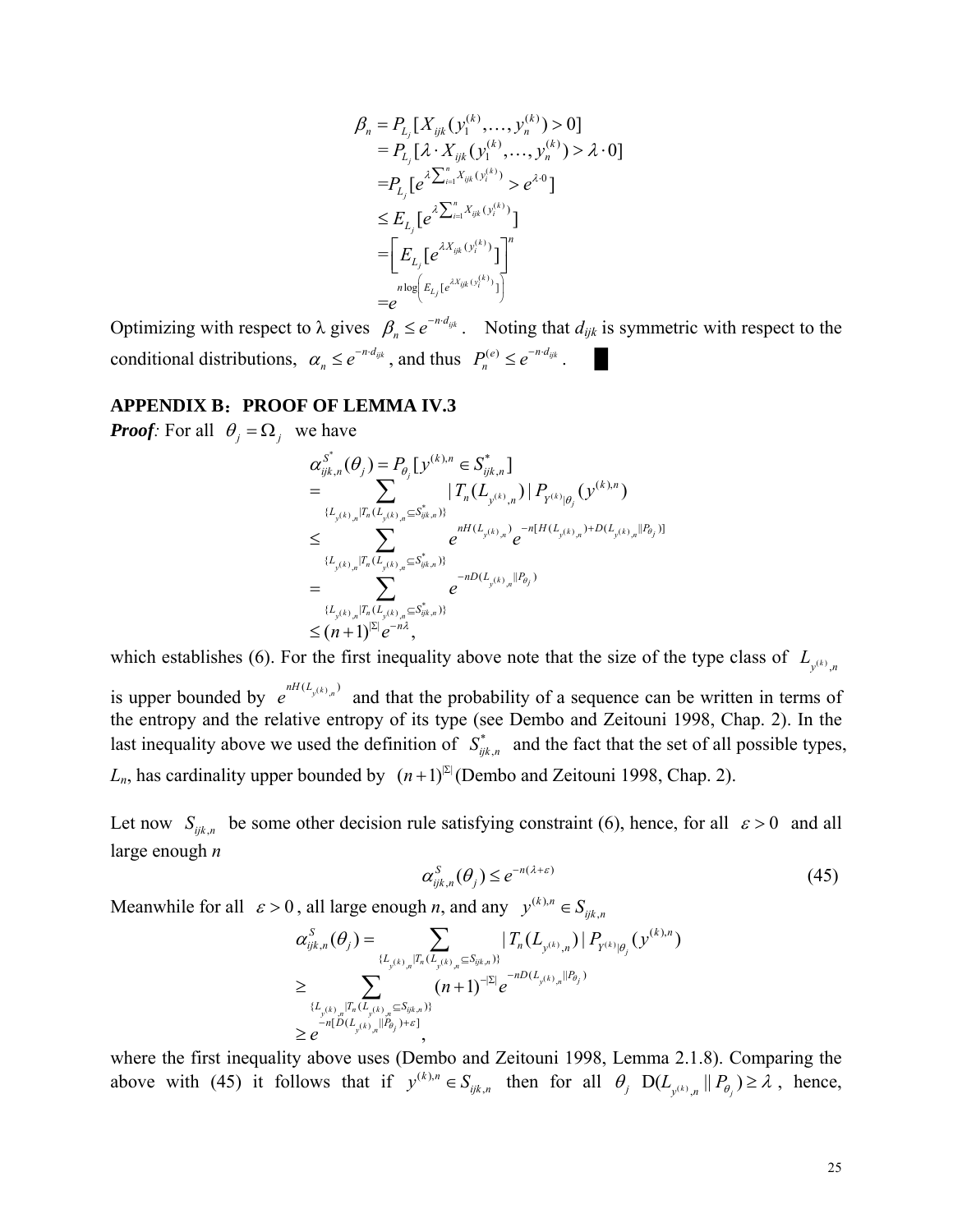$(k), n \in \mathbb{C}^*$ ,  $y^{(k),n} \in S_{ijk,n}^*$  and  $S_{ijk,n} \subset S_{ijk,n}^*$ . Consequently, for all  $\theta_i$   $\beta_{ijk,n}^s(\theta_i) \geq \beta_{ijk,n}^{s^*}(\theta_i)$  which establishes that the generalized Hoeffding test maximizes the exponent of the type II error probability. We conclude that it satisfies the GNP criterion.

## **REFERENCES**

Bahl, P. & Padmanabhan, V. (2000, March). RADAR: *An in-building RF-based user location and tracking system*. in Proceedings of IEEE INFOCOM Vol. 2 (pp 775-784). Tel-Aviv, Israel.

Battiti, R., Brunato, M. & Villani, A. (2003, January). *Statistical learning theory for location fingerprinting in wireless LANs*, University of Trento, Department of Information and Communication Technology, Trento, Italy, DIT 02-086.

Castro, P., Chiu, P. Kremenek, T. & Muntz, R. (2001, September). *A Probabilistic Room Location Service for Wireless Networked Environments,* Proceedings of the 3rd international conference on Ubiquitous Computing (pp.18-34), Atlanta, Georgia, USA

Chernoff, H. (1952). *A measure of asymptotic efficiency for tests of a hypothesis based on the sum of observations*, Ann. Math. Statist. Vol. 23, (pp. 493-507).

Daskin, M. (1995). *Network and Discrete Location*. Wiley, New York.

Dembo, A. & Zeitouni, O. (1998). *Large Deviations Techniques and Applications*, 2nd ed. NY: Springer-Verlag.

Hightower, J., Want,R. & Borriello, G. (2000, February). *SpotON: An indoor 3d location sensing technology based on RF signal strength*, University of Washington, Department of Computer Science and Engineering, Seattle, WA, UW CSE 00-02-02.

Hodes, T. D., Katx,R. H., Schreiber,E. S. & Rowe, L. (1997, September). *Composable ad hoc mobile services for universal interaction*, Proceedings of the 3rd annual ACM/IEEE international conference on Mobile computing and networking (pp. 1-12) Budapest, Hungary.

Hoeffding,W. (1965). *Asymptotically optimal tests for multinomial distributions*. Ann. Math. Statist. Vol. 36, (pp. 369.401).

Hofmann-Wellenhof, B., Lichtenegger, H. & Collins, J. (1997). *Global Positioning System: Theory and Practice*, 4th ed. Springer-Verlag.

Ilhan , T. & Pinar, M. (2001). *A*n efficient exact algorithm for the vertex p-center problem. http://www.optimization-online.org/ DB-HTML/2001/09/376.html

*ILOG CPLEX 8.0*, ILOG, Inc., Mountain View, California, July 2002, http://www.ilog.com.

Klingbeil, L. & Wark, T. (2008). *A wireless sensor netwok for real-time indoor localisation and motion monitoring*. Proceedings of 2008 International Conference on Information Processing in Sensor Networks (pp. 39-50).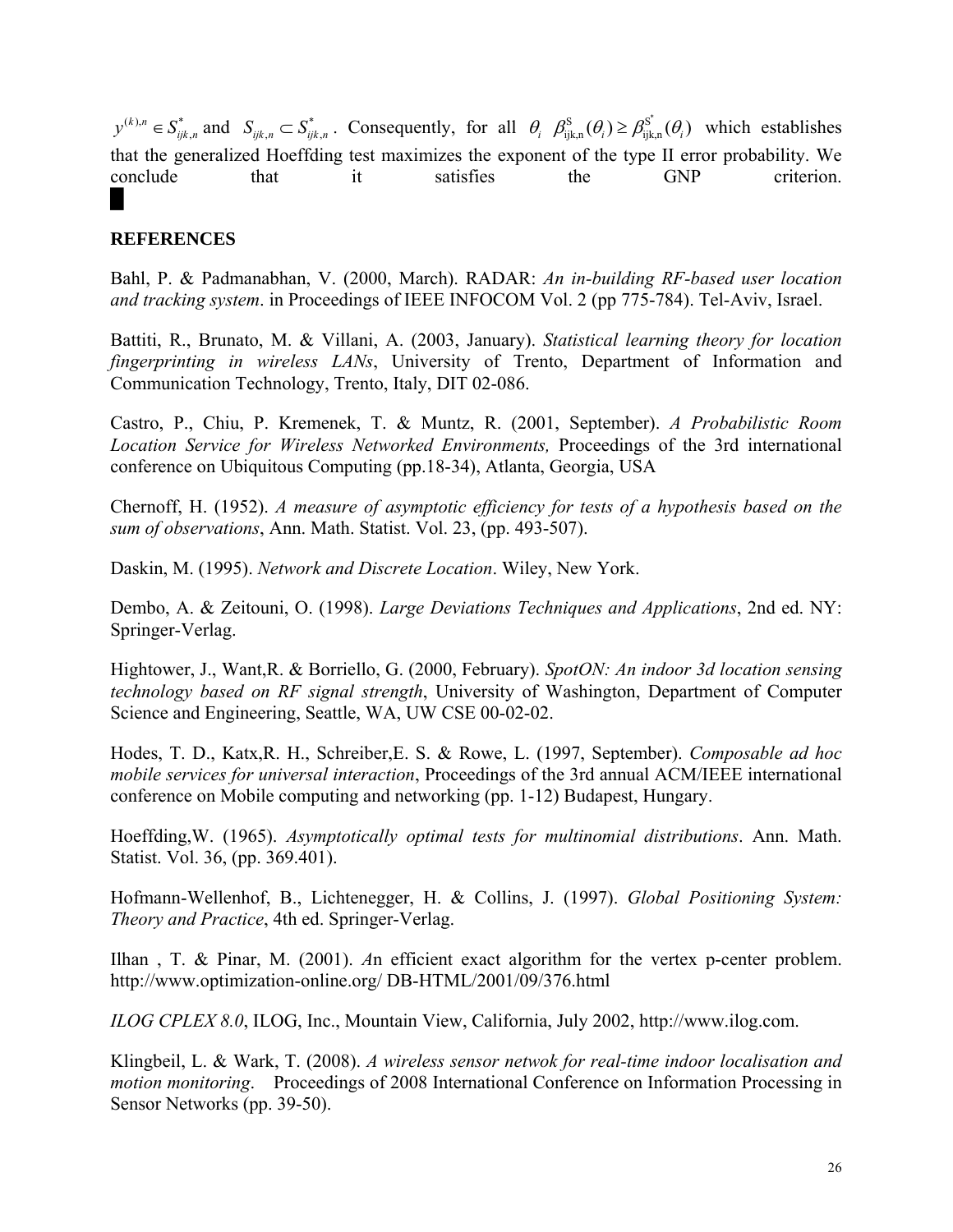Meissner, A., Luckenbach, T., Risse, T., Kirste, T. & Kirchner, H. (2002). *Design challenges for an integrated disaster management communication and information system*, 1st IEEE Workshop on Disaster Recovery Networks. New York, USA

Ozsoy, F. A. & Pinar, M. C. (2004, November). *An exact algorithm for the capacitated vertex p-center problem*, Computers and Operations Research Vol. 33, No. 5, (pp. 1420 - 1436 )*.*

Paschalids, I. C. & Guo, D. (2007, December). *Robust and distributed localization in sensor networks.* Proceedings of 46th IEEE Conference on Decision and Control, (pp. 933-938), New Orleans, Louisiana

Patwari, N., Hero, A. O., Perkins, M., Correal, N. S. & O'Dea,R. J. (2003). *Relative location estimation in wireless sensor networks*, IEEE Transactions on signal processing, Vol. 51, No. 8, (pp. 2137-2148).

Patwari, N. & Agrawal, P. (2008). *Effects of correlated shadowing: connectivity, localization, and RF Tomography*. in 2008 International Conference on IPSN (pp. 82-93).

Prasithsangaree, P., Krishnamurthy, P. & Chrysanthis, P. K. (September 2002). *On indoor position location with wireless LANs*, Proceedings of 13th IEEE International Symposium on Personal, Indoor, and Mobile Radio Communications (pp. 720--724)

Priyantha, N. B., Chakraborty, A., & Balakrishnan, H. (2000). *The cricket location-support system*. in Mobile Computing and Networkin*g* (pp. 32-43).

Ray, S., Lai, W., & Paschalidis, I. C. (2006). *Statistical location detection with sensor networks*. *I*EEE Transactions on Information Theory, Joint special issue with IEEE/ACM Transactions on Networking on Networking and Information Theory Vol. 52, No. 6 (pp. 2670-2683).

Wu, Y., Hu, J. B. & Chen, Z. (2007). *Radio map filter for sensor network indoor localization systems.* 5th IEEE International Conference on INdustrial Informatics (pp. 63-68).

Youssef, M., (2008) Collection about Location Determination Papers available online http://www.cs.umd.edu/~moustafa/location\_papers.htm

Zeitouni, O. Ziv, J. and Merhav, N. (1992 September). *When is the generalized likelihood ratio test optimal*. IEEE Transactions on Information Theory, Vol. 38, No. 2 (pp. 1597-1602).